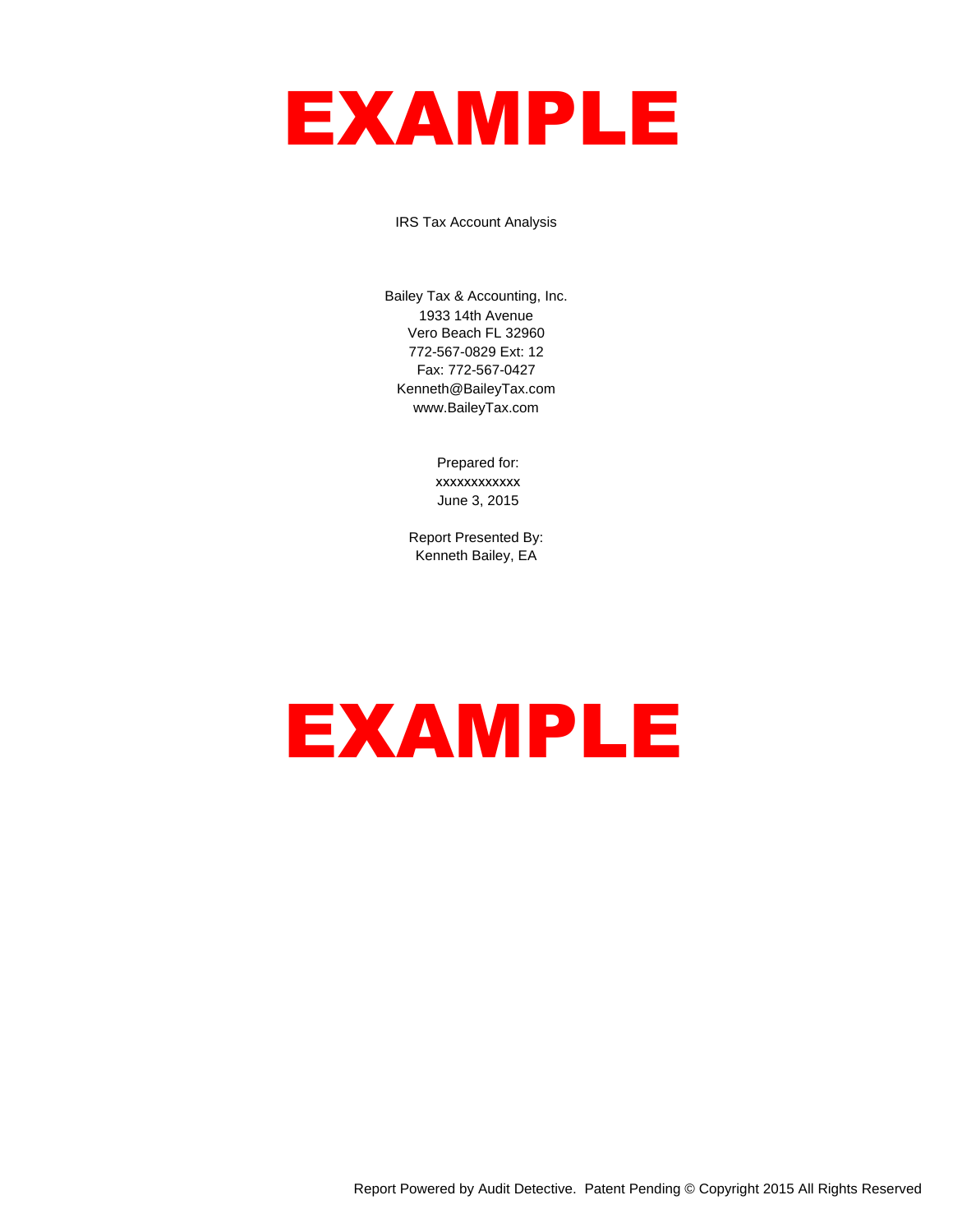|      | Return                   |              |                              |             |                           |                           |                                  |             |                        |
|------|--------------------------|--------------|------------------------------|-------------|---------------------------|---------------------------|----------------------------------|-------------|------------------------|
| Year | Filed                    |              | Filing Status Extension Date | Lien Active | <b>Collections Active</b> | <b>Examination Active</b> | Assessed Balance Accrued Balance |             | <b>Transcript Date</b> |
| 2015 | <b>RDNF</b>              | Uk           |                              |             |                           |                           |                                  |             | 6/3/2015               |
| 2014 | <b>No</b>                | $\mathsf S$  | 10/15/15                     |             |                           |                           | \$0.00                           | \$0.00      | 6/3/2015               |
| 2013 | No                       | $\mathsf S$  | 10/15/14                     |             |                           |                           | \$0.00                           | \$0.00      | 6/3/2015               |
| 2012 | <b>No</b>                | $\mathsf{S}$ | 10/15/13                     |             |                           |                           | \$0.00                           | \$0.00      | 6/3/2015               |
| 2011 | <b>No</b>                | $\mathsf S$  | 10/15/12                     |             |                           |                           | \$0.00                           | \$0.00      | 6/3/2015               |
| 2010 | Original                 | $\mathsf{S}$ | 10/15/11                     | 05/10/13    | <b>No</b>                 | Closed                    | \$12,601.59                      | \$13,298.71 | 6/3/2015               |
| 2009 | Original                 | S            | 10/15/10                     | 10/19/12    | <b>No</b>                 | Closed                    | \$15,347.62                      | \$15,596.86 | 6/3/2015               |
| 2008 | Original                 | $\mathsf S$  | 10/15/09                     | 10/19/12    | <b>No</b>                 | Closed                    | \$6,476.51                       | \$6,581.68  | 6/3/2015               |
| 2007 | Original                 | S            | 10/15/08                     |             |                           |                           | \$0.00                           | \$0.00      | 6/3/2015               |
| 2006 | Original                 | $\mathbb S$  | 10/15/07                     |             |                           | Closed                    | \$0.00                           | \$0.00      | 6/3/2015               |
| 2005 | Original                 | S            | 10/15/06                     |             |                           | Closed                    | \$0.00                           | \$0.00      | 6/3/2015               |
| 2004 | Amended                  | <b>MFJ</b>   | 10/15/05                     |             |                           |                           | \$0.00                           | \$0.00      | 6/3/2015               |
| 2003 | Original                 | <b>MFJ</b>   | 10/15/04                     |             |                           |                           | \$0.00                           | \$0.00      | 6/3/2015               |
| 2002 | Original                 | <b>MFJ</b>   | 10/15/03                     |             |                           | Closed                    | \$0.00                           | \$0.00      | 6/3/2015               |
| 2001 | Original                 | <b>MFJ</b>   | 08/15/02                     |             |                           |                           | \$0.00                           | \$0.00      | 6/3/2015               |
| 2000 | Original                 | <b>MFJ</b>   | 08/15/01                     |             |                           |                           | \$0.00                           | \$0.00      | 6/3/2015               |
| 1999 | Original                 | <b>MFJ</b>   | 10/15/00                     |             |                           |                           | \$0.00                           | \$0.00      | 6/3/2015               |
| 1998 | Original                 | Uk           | 08/15/99                     |             |                           |                           | \$0.00                           | \$0.00      | 6/3/2015               |
| 1997 | Original                 | Uk           | 10/15/98                     |             |                           |                           | \$0.00                           | \$0.00      | 6/3/2015               |
| 1996 | Original                 | Uk           | 10/15/97                     |             |                           |                           | \$0.00                           | \$0.00      | 6/3/2015               |
| 1995 | Original                 | Uk           | 08/15/96                     |             |                           |                           | \$0.00                           | \$0.00      | 6/3/2015               |
| 1994 | $\blacksquare$           | Uk           |                              |             |                           |                           |                                  |             | not found              |
| 1993 | $\sim$                   | Uk           |                              |             |                           |                           |                                  |             | not found              |
| 1992 | $\overline{\phantom{a}}$ | Uk           |                              |             |                           |                           |                                  |             | not found              |
| 1991 | $\blacksquare$           | Uk           |                              |             |                           |                           |                                  |             | not found              |
| 1990 | $\overline{\phantom{a}}$ | Uk           |                              |             |                           |                           |                                  |             | not found              |
|      |                          |              |                              |             |                           | Total**                   | \$34,425.72                      | \$35,477.25 |                        |

Duplicate indicates 2 transcripts present for same year. Please delete 1.

MFJ\* Indicates a Separate Assessment is present for that Tax Year.

\*\*Only positive numbers are included in the total.

SA NF = Separate Assessment exists but transcript is not present.

RDNF = IRS Returned a transcript with no information. "Requested Data Not Found"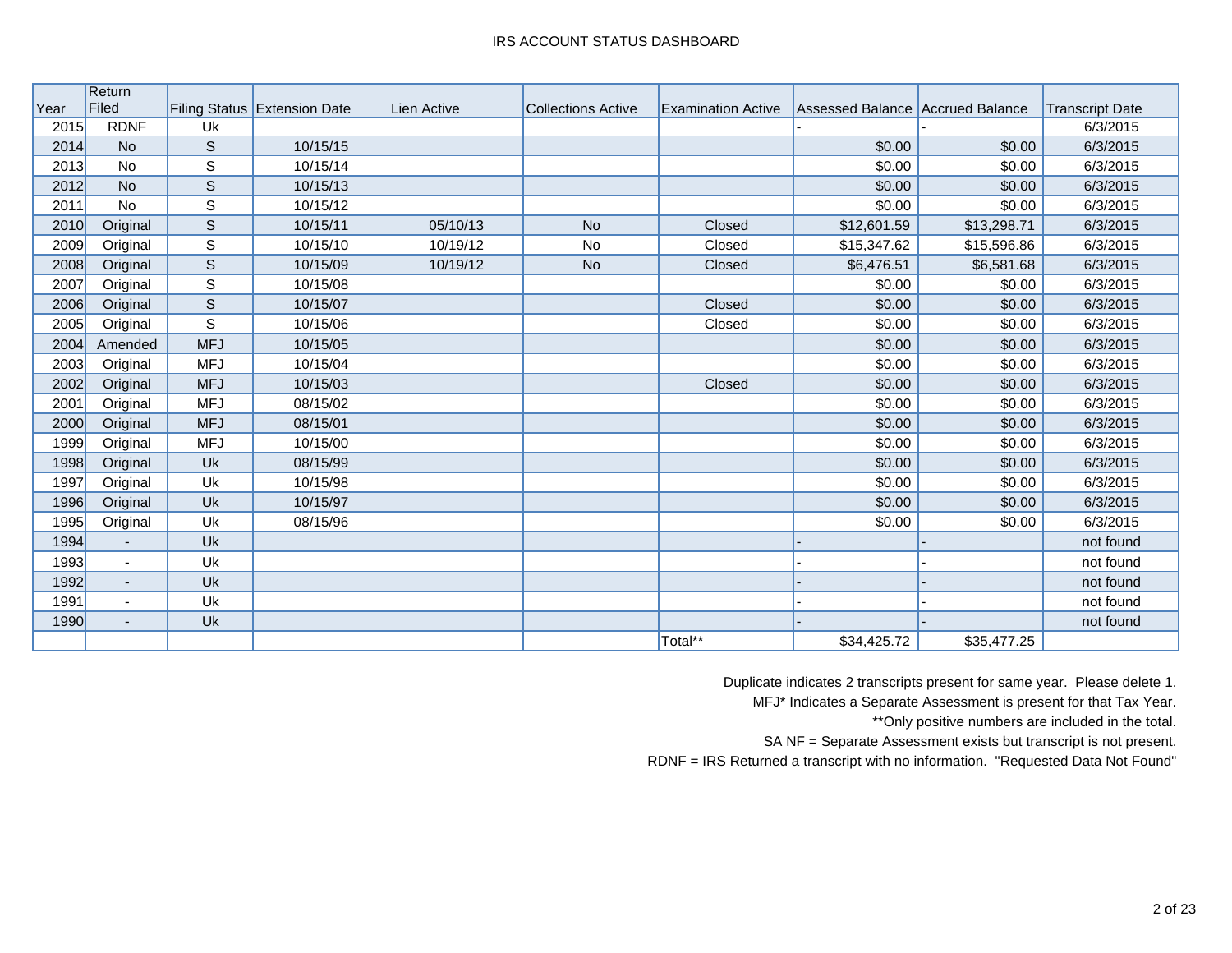|      |                          |        | Penalties Failure to Penalties Failure to Accuracy Related |                  |                        |                  |                         |                          |                       |
|------|--------------------------|--------|------------------------------------------------------------|------------------|------------------------|------------------|-------------------------|--------------------------|-----------------------|
| Year | Return Filed File        |        | Pay                                                        | <b>Penalties</b> | <b>Accrued Penalty</b> | Total Penalties* | <b>Accrued Interest</b> | <b>Assessed Interest</b> | <b>Total Interest</b> |
| 2015 | <b>RDNF</b>              |        |                                                            |                  |                        |                  |                         |                          |                       |
| 2014 | <b>No</b>                |        |                                                            |                  | \$0.00                 | \$0.00           | \$0.00                  |                          | \$0.00                |
| 2013 | No                       |        |                                                            |                  | \$0.00                 | \$0.00           | \$0.00                  |                          | \$0.00                |
| 2012 | <b>No</b>                |        |                                                            |                  | \$0.00                 | \$0.00           | \$0.00                  |                          | \$0.00                |
| 2011 | No                       |        |                                                            |                  | \$0.00                 | \$0.00           | \$0.00                  |                          | \$0.00                |
| 2010 | Original                 |        | \$1,559.52                                                 | \$1,642.00       | \$492.48               | \$3,694.00       | \$204.64                | \$1,150.07               | \$1,354.71            |
| 2009 | Original                 |        | \$2,356.74                                                 | \$1,885.00       | \$0.00                 | \$4,241.74       | \$249.24                | \$1,678.88               | \$1,928.12            |
| 2008 | Original                 |        | \$548.31                                                   | \$2,681.00       | \$0.00                 | \$3,229.31       | \$105.17                | \$1,643.89               | \$1,749.06            |
| 2007 | Original                 |        |                                                            |                  | \$0.00                 | \$0.00           | \$0.00                  |                          | \$0.00                |
| 2006 | Original                 |        | \$980.00                                                   |                  | \$0.00                 | \$980.00         | \$0.00                  | \$1,323.47               | \$1,323.47            |
| 2005 | Original                 |        | \$4,034.82                                                 | \$1,885.00       | \$0.00                 | \$5,919.82       | \$0.00                  | \$6,540.39               | \$6,540.39            |
| 2004 | Amended                  |        | \$514.04                                                   |                  | \$0.00                 | \$514.04         | \$0.00                  | \$669.56                 | \$669.56              |
| 2003 | Original                 |        |                                                            |                  | \$0.00                 | \$0.00           | \$0.00                  |                          | \$0.00                |
| 2002 | Original                 |        |                                                            |                  | \$0.00                 | \$0.00           | \$0.00                  | \$72.59                  | \$72.59               |
| 2001 | Original                 |        |                                                            |                  | \$0.00                 | \$0.00           | \$0.00                  |                          | \$0.00                |
| 2000 | Original                 |        |                                                            |                  | \$0.00                 | \$0.00           | \$0.00                  |                          | \$0.00                |
| 1999 | Original                 |        | \$119.19                                                   |                  | \$0.00                 | \$119.19         | \$0.00                  | \$183.20                 | \$183.20              |
| 1998 | Original                 |        |                                                            |                  | \$0.00                 | \$0.00           | \$0.00                  |                          | \$0.00                |
| 1997 | Original                 |        |                                                            |                  | \$0.00                 | \$0.00           | \$0.00                  |                          | \$0.00                |
| 1996 | Original                 |        |                                                            |                  | \$0.00                 | \$0.00           | \$0.00                  |                          | \$0.00                |
| 1995 | Original                 |        |                                                            |                  | \$0.00                 | \$0.00           | \$0.00                  |                          | \$0.00                |
| 1994 | $\sim$                   |        |                                                            |                  |                        |                  |                         |                          |                       |
| 1993 | $\sim$                   |        |                                                            |                  |                        |                  |                         |                          |                       |
| 1992 | $\sim$                   |        |                                                            |                  |                        |                  |                         |                          |                       |
| 1991 | $\sim$                   |        |                                                            |                  |                        |                  |                         |                          |                       |
| 1990 | $\overline{\phantom{a}}$ |        |                                                            |                  |                        |                  |                         |                          |                       |
|      | Totals                   | \$0.00 | \$10,112.62                                                | \$8,093.00       | \$492.48               | \$18,698.10      | \$559.05                | \$13,262.05              | \$13,821.10           |

\*Only includes Failure to File, Failure to Pay, Accuracy Related Penalties, & Accrued Penalties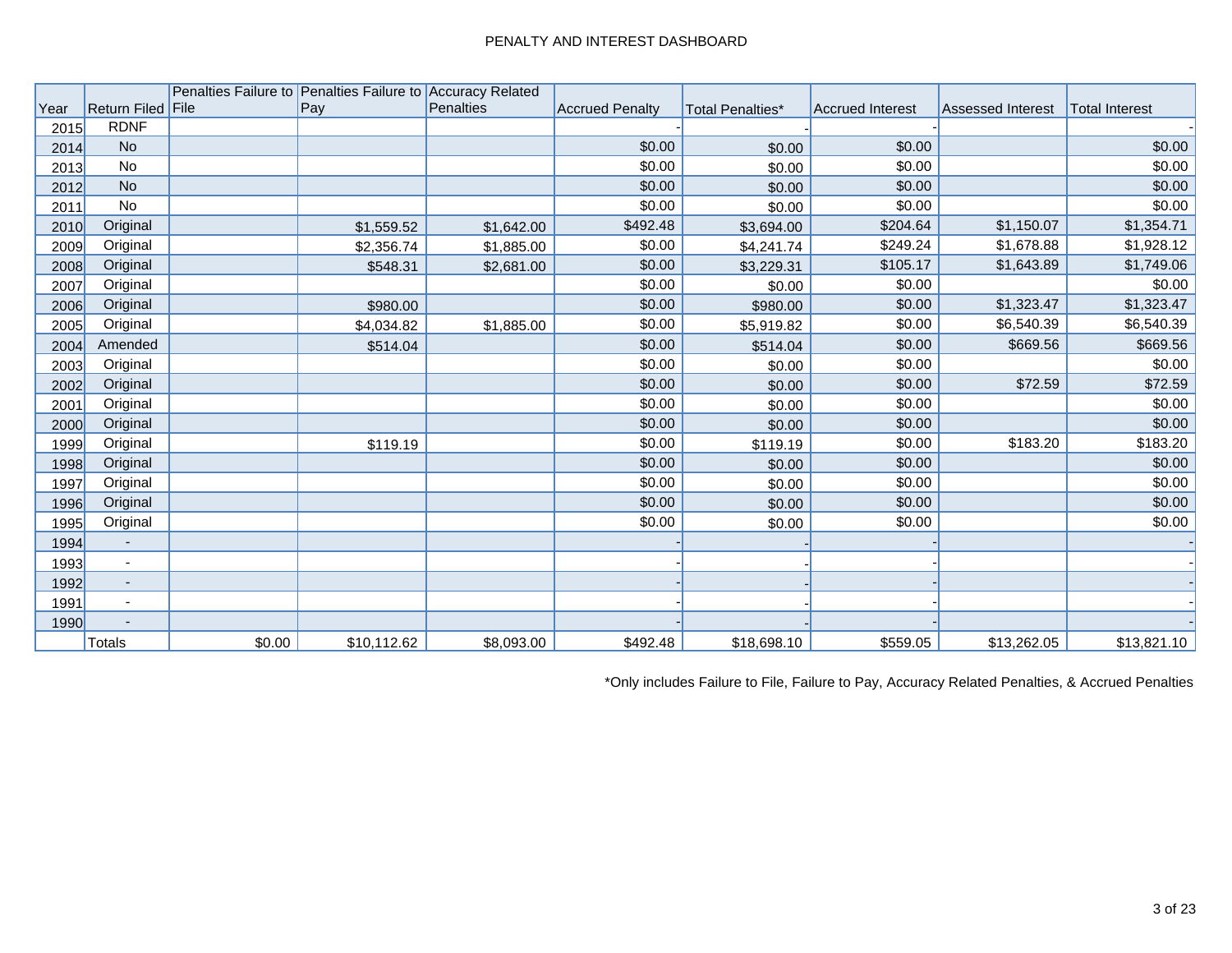| <b>YEAR</b> | CODE | ASSESSMENT                                                                                        | <b>DATE</b> | <b>AMOUNT</b> | <b>ESTIMATED</b><br><b>TOTAL</b><br><b>TOLLING</b><br><b>DAYS</b> | <b>ESTIMATED</b><br><b>CSED</b> | <b>ESTIMATED</b><br>3 YEAR<br><b>LOOK</b><br>BACK* | <b>ESTIMATED</b><br>2 YEAR<br><b>FILING</b><br>RULE* | <b>ESTIMATED</b><br><b>240 DAY</b><br>ASSESSMENT* | <b>ESTIMATED</b><br><b>ELIGIBLE</b><br><b>BANKRUPTCY</b><br><b>DISCHARGE</b><br>DATE* |
|-------------|------|---------------------------------------------------------------------------------------------------|-------------|---------------|-------------------------------------------------------------------|---------------------------------|----------------------------------------------------|------------------------------------------------------|---------------------------------------------------|---------------------------------------------------------------------------------------|
| 1995        |      |                                                                                                   |             |               |                                                                   |                                 |                                                    |                                                      |                                                   |                                                                                       |
|             |      | 150 Tax return filed                                                                              | 6/17/1996   | \$9,917.29    |                                                                   | 06/17/06                        | 08/15/99                                           | 05/20/98                                             | 02/12/97                                          | 08/15/99                                                                              |
| 1996        |      |                                                                                                   |             |               |                                                                   |                                 |                                                    |                                                      |                                                   |                                                                                       |
|             |      | 150 Tax return filed                                                                              | 10/27/1997  | \$11,307.35   |                                                                   | 10/27/07                        | 10/15/00                                           | 09/18/99                                             | 06/24/98                                          | 10/15/00                                                                              |
| 1997        |      |                                                                                                   |             |               |                                                                   |                                 |                                                    |                                                      |                                                   |                                                                                       |
|             |      | 150 Tax return filed                                                                              | 11/16/1998  | \$8,438.00    |                                                                   | 11/16/08                        | 10/15/01                                           | 10/16/00                                             | 07/14/99                                          | 10/15/01                                                                              |
| 1998        |      |                                                                                                   |             |               |                                                                   |                                 |                                                    |                                                      |                                                   |                                                                                       |
|             |      | 150 Tax return filed                                                                              | 7/26/1999   | \$17,742.00   |                                                                   | 07/26/09                        | 08/15/02                                           | 06/24/01                                             | 03/22/00                                          | 08/15/02                                                                              |
| 1999        |      |                                                                                                   |             |               |                                                                   |                                 |                                                    |                                                      |                                                   |                                                                                       |
|             |      | 150 Tax return filed                                                                              | 12/25/2000  | \$29,161.00   |                                                                   | 12/25/10                        | 10/15/03                                           | 10/17/02                                             | 08/22/01                                          | 10/15/03                                                                              |
| 2000        |      |                                                                                                   |             |               |                                                                   |                                 |                                                    |                                                      |                                                   |                                                                                       |
|             |      | 150 Tax return filed                                                                              | 7/30/2001   | \$100,525.00  |                                                                   | 07/30/11                        | 08/15/04                                           | 04/15/03                                             | 03/27/02                                          | 08/15/04                                                                              |
| 2001        |      |                                                                                                   |             |               |                                                                   |                                 |                                                    |                                                      |                                                   |                                                                                       |
|             |      | 150 Tax return filed                                                                              | 7/8/2002    | \$70,466.00   |                                                                   | 07/08/12                        | 08/15/05                                           | 05/30/04                                             | 03/05/03                                          | 08/15/05                                                                              |
| 2002        |      |                                                                                                   |             |               |                                                                   |                                 |                                                    |                                                      |                                                   |                                                                                       |
|             |      | 170 Penalty for not pre-paying tax                                                                | 10/13/2003  | \$323.00      |                                                                   | 10/13/13                        | 10/15/06                                           | 08/28/05                                             | 06/09/04                                          | 10/15/06                                                                              |
|             |      | 150 Tax return filed                                                                              | 10/13/2003  | \$111,508.00  |                                                                   | 10/13/13                        | 10/15/06                                           | 08/28/05                                             | 06/09/04                                          | 10/15/06                                                                              |
|             |      | 290 Additional tax assessed                                                                       | 10/4/2004   | \$1,789.00    |                                                                   | 10/04/14                        | 10/15/06                                           | 08/28/05                                             | 06/01/05                                          | 10/15/06                                                                              |
| 2003        |      | 150 Tax return filed                                                                              | 9/27/2004   | \$58,812.00   |                                                                   | 09/27/14                        |                                                    | 08/30/06                                             | 05/25/05                                          | 10/15/07                                                                              |
| 2004        |      |                                                                                                   |             |               |                                                                   |                                 | 10/15/07                                           |                                                      |                                                   |                                                                                       |
|             |      | 150 Tax return filed                                                                              | 11/28/2005  | \$96,632.40   |                                                                   | 11/28/15                        | 10/15/08                                           | 10/21/07                                             | 07/26/06                                          | 10/15/08                                                                              |
|             |      | 290 Additional tax assessed                                                                       | 3/27/2006   | \$81.00       |                                                                   | 03/27/16                        | 10/15/08                                           | 10/21/07                                             | 11/22/06                                          | 10/15/08                                                                              |
| 2005        |      |                                                                                                   |             |               |                                                                   |                                 |                                                    |                                                      |                                                   |                                                                                       |
|             |      | 176 Penalty for not pre-paying tax                                                                | 11/27/2006  | \$1,736.61    |                                                                   | 11/27/16                        | 10/15/09                                           | 10/18/08                                             | 07/25/07                                          | 10/15/09                                                                              |
|             |      | 150 Tax return filed                                                                              | 11/27/2006  | \$158,088.22  |                                                                   | 11/27/16                        | 10/15/09                                           | 10/18/08                                             | 07/25/07                                          | 10/15/09                                                                              |
|             |      | 290 Additional tax assessed                                                                       | 9/17/2007   | \$9,423.00    |                                                                   | 09/17/17                        | 10/15/09                                           | 10/18/08                                             | 05/14/08                                          | 10/15/09                                                                              |
|             |      | Miscellaneous penalty IRC 6662(c),<br>(d), (e), (f), (g), or (h) Accuracy-<br>240 Related Penalty | 9/17/2007   | \$1,885.00    |                                                                   | 09/17/17                        | 10/15/09                                           | 10/18/08                                             | 05/14/08                                          | 10/15/09                                                                              |
| 2006        |      |                                                                                                   |             |               |                                                                   |                                 |                                                    |                                                      |                                                   |                                                                                       |
|             |      | 170 Penalty for not pre-paying tax                                                                | 11/26/2007  | \$764.00      |                                                                   | 11/26/17                        | 10/15/10                                           | 10/18/09                                             | 07/23/08                                          | 10/15/10                                                                              |
|             |      | 150 Tax return filed                                                                              | 11/26/2007  | \$144,810.00  |                                                                   | 11/26/17                        | 10/15/10                                           | 10/18/09                                             | 07/23/08                                          | 10/15/10                                                                              |
| 2007        |      |                                                                                                   |             |               |                                                                   |                                 |                                                    |                                                      |                                                   |                                                                                       |
|             |      | 150 Tax return filed                                                                              | 11/24/2008  | \$114,309.00  |                                                                   | 11/24/18                        | 10/15/11                                           | 10/20/10                                             | 07/22/09                                          | 10/15/11                                                                              |
| 2008        |      |                                                                                                   |             |               |                                                                   |                                 |                                                    |                                                      |                                                   |                                                                                       |
|             |      | 150 Tax return filed                                                                              | 11/30/2009  | \$107,915.91  | 30                                                                | 12/30/19                        | 10/15/12                                           | 10/21/11                                             | 07/28/10                                          | 10/15/12                                                                              |
|             |      | 290 Additional tax assessed                                                                       | 11/22/2010  | \$13,405.00   | 30 <sup>l</sup>                                                   | 12/22/20                        | 10/15/12                                           | 10/21/11                                             | 07/20/11                                          | 10/15/12                                                                              |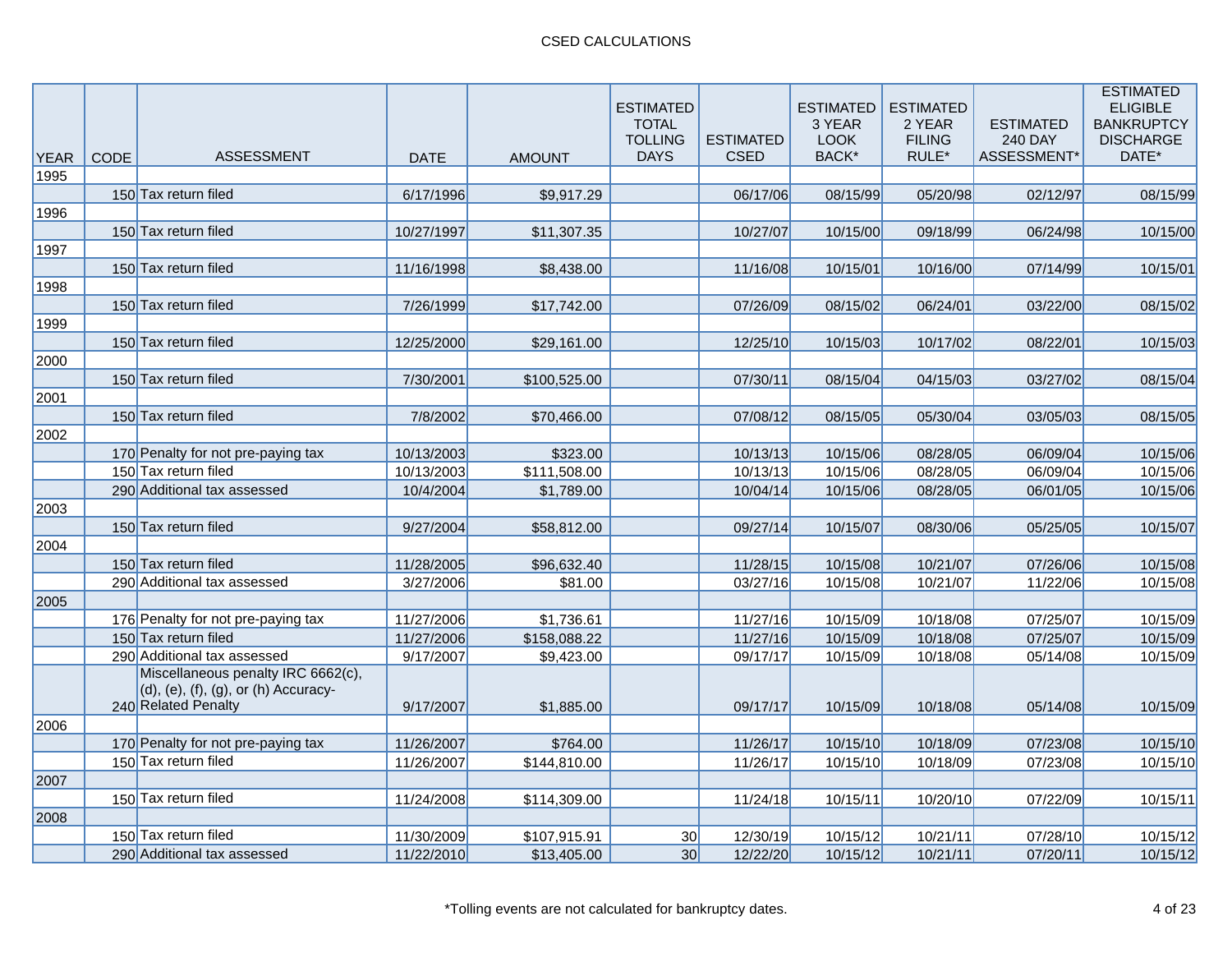# CSED CALCULATIONS

|             |             |                                                                                                                 |             |               | <b>ESTIMATED</b><br><b>TOTAL</b><br><b>TOLLING</b> | <b>ESTIMATED</b> | <b>ESTIMATED</b><br>3 YEAR<br><b>LOOK</b> | <b>ESTIMATED</b><br>2 YEAR<br><b>FILING</b> | <b>ESTIMATED</b><br><b>240 DAY</b> | <b>ESTIMATED</b><br><b>ELIGIBLE</b><br><b>BANKRUPTCY</b><br><b>DISCHARGE</b> |
|-------------|-------------|-----------------------------------------------------------------------------------------------------------------|-------------|---------------|----------------------------------------------------|------------------|-------------------------------------------|---------------------------------------------|------------------------------------|------------------------------------------------------------------------------|
| <b>YEAR</b> | <b>CODE</b> | <b>ASSESSMENT</b>                                                                                               | <b>DATE</b> | <b>AMOUNT</b> | <b>DAYS</b>                                        | <b>CSED</b>      | BACK*                                     | RULE*                                       | ASSESSMENT*                        | DATE*                                                                        |
|             |             | Miscellaneous penalty IRC 6662(c),<br>$(d)$ , $(e)$ , $(f)$ , $(g)$ , or $(h)$ Accuracy-<br>240 Related Penalty | 11/22/2010  | \$2,681.00    | <b>30</b>                                          | 12/22/20         | 10/15/12                                  | 10/21/11                                    | 07/20/11                           | 10/15/12                                                                     |
| 2009        |             |                                                                                                                 |             |               |                                                    |                  |                                           |                                             |                                    |                                                                              |
|             |             | 150 Tax return filed                                                                                            | 7/26/2010   | \$28,056.00   |                                                    | 07/26/20         | 10/15/13                                  | 07/07/12                                    | 03/23/11                           | 10/15/13                                                                     |
|             |             | 290 Additional tax assessed                                                                                     | 4/9/2012    | \$9,427.00    |                                                    | 04/09/22         | 10/15/13                                  | 07/07/12                                    | 12/05/12                           | 10/15/13                                                                     |
|             |             | Miscellaneous penalty IRC 6662(c),<br>$(d)$ , $(e)$ , $(f)$ , $(g)$ , or $(h)$ Accuracy-<br>240 Related Penalty | 4/9/2012    | \$1,885.00    |                                                    | 04/09/22         | 10/15/13                                  | 07/07/12                                    | 12/05/12                           | 10/15/13                                                                     |
| 2010        |             |                                                                                                                 |             |               |                                                    |                  |                                           |                                             |                                    |                                                                              |
|             |             | 150 Tax return filed                                                                                            | 9/26/2011   | \$25,639.00   |                                                    | 09/26/21         | 10/15/14                                  | 09/05/13                                    | 05/23/12                           | 10/15/14                                                                     |
|             |             | 290 Additional tax assessed                                                                                     | 4/22/2013   | \$8,208.00    |                                                    | 04/22/23         | 10/15/14                                  | 09/05/13                                    | 12/18/13                           | 10/15/14                                                                     |
|             |             | Miscellaneous penalty IRC 6662(c),<br>$(d)$ , $(e)$ , $(f)$ , $(g)$ , or $(h)$ Accuracy-<br>240 Related Penalty | 4/22/2013   | \$1,642.00    |                                                    | 04/22/23         | 10/15/14                                  | 09/05/13                                    | 12/18/13                           | 10/15/14                                                                     |
| 2011        |             |                                                                                                                 |             |               |                                                    |                  |                                           |                                             |                                    |                                                                              |
|             |             | No Assessments Present                                                                                          |             |               |                                                    |                  |                                           |                                             |                                    |                                                                              |
| 2012        |             |                                                                                                                 |             |               |                                                    |                  |                                           |                                             |                                    |                                                                              |
|             |             | No Assessments Present                                                                                          |             |               |                                                    |                  |                                           |                                             |                                    |                                                                              |
| 2013        |             |                                                                                                                 |             |               |                                                    |                  |                                           |                                             |                                    |                                                                              |
|             |             | No Assessments Present                                                                                          |             |               |                                                    |                  |                                           |                                             |                                    |                                                                              |
| 2014        |             |                                                                                                                 |             |               |                                                    |                  |                                           |                                             |                                    |                                                                              |
|             |             | No Assessments Present                                                                                          |             |               |                                                    |                  |                                           |                                             |                                    |                                                                              |
| 2015        |             |                                                                                                                 |             |               |                                                    |                  |                                           |                                             |                                    |                                                                              |
|             |             | No Assessments Present                                                                                          |             |               |                                                    |                  |                                           |                                             |                                    |                                                                              |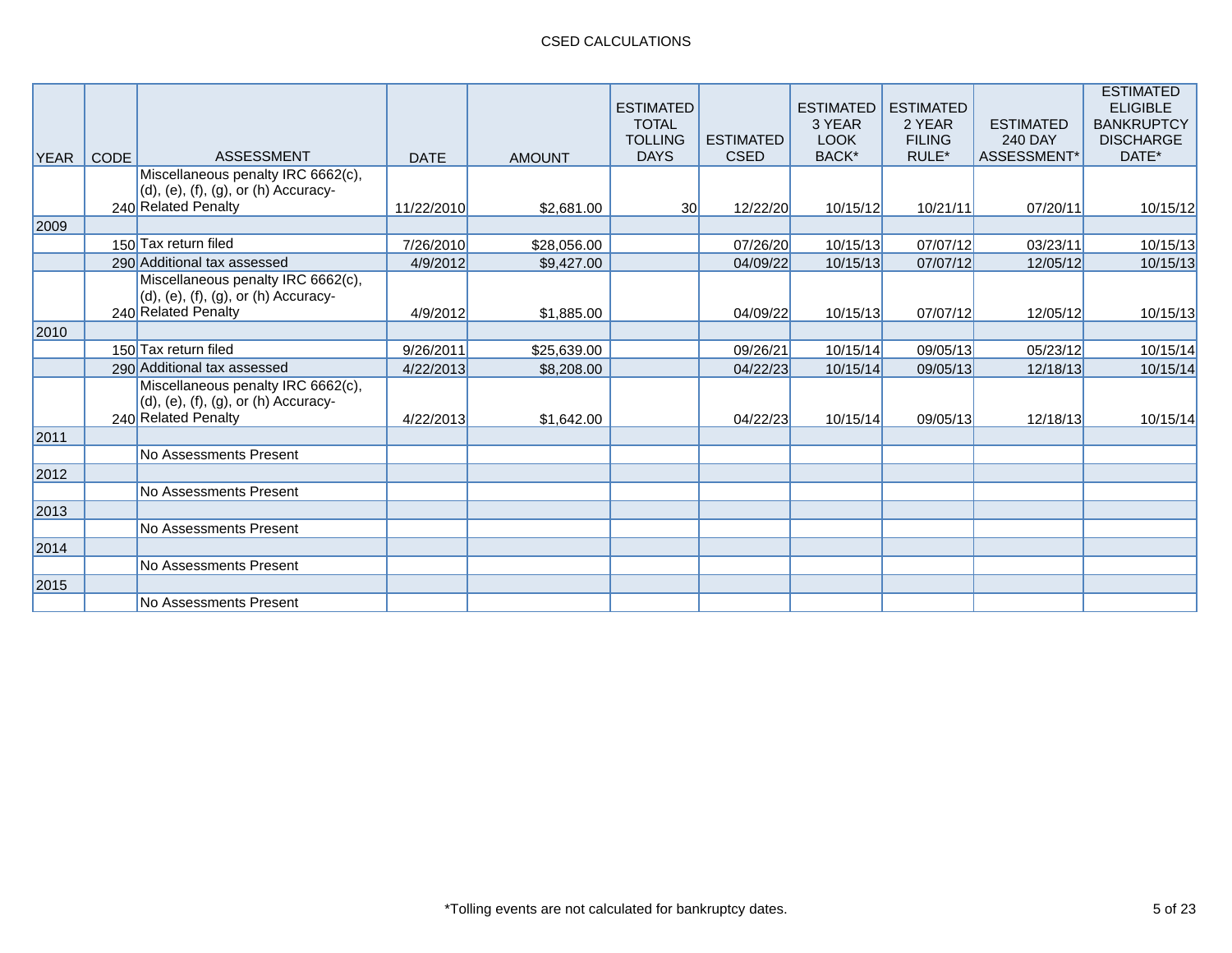### CSED TOLLING CALCULATIONS

| <b>CODE</b><br><b>DAYS</b><br><b>DATE</b><br><b>DAYS</b><br><b>DAYS</b><br>CODE EXPLANATION OF TRANSACTION<br><b>END DATE</b><br><b>YEAR</b><br>1995<br>No Tolling Events Found<br>1996<br>No Tolling Events Found<br>1997<br>No Tolling Events Found<br>1998<br>No Tolling Events Found<br>1999<br>No Tolling Events Found<br>2000<br>No Tolling Events Found<br>2001<br>No Tolling Events Found<br>2002<br>No Tolling Events Found<br>2003<br>No Tolling Events Found<br>2004<br>No Tolling Events Found<br>2005<br>No Tolling Events Found<br>2006<br>No Tolling Events Found<br>2007<br>No Tolling Events Found<br>2008<br>No longer in installment agreement<br>971 status<br>5/30/2011<br>5/30/2011<br>30<br>30<br>$\mathbf 0$<br>2009<br>No Tolling Events Found<br>2010<br>No Tolling Events Found<br>2011<br>No Tolling Events Found<br>2012<br>No Tolling Events Found<br>2013<br>No Tolling Events Found<br>2014<br>No Tolling Events Found |      |  |              |            |                | <b>ADDITIONAL</b> |              |
|--------------------------------------------------------------------------------------------------------------------------------------------------------------------------------------------------------------------------------------------------------------------------------------------------------------------------------------------------------------------------------------------------------------------------------------------------------------------------------------------------------------------------------------------------------------------------------------------------------------------------------------------------------------------------------------------------------------------------------------------------------------------------------------------------------------------------------------------------------------------------------------------------------------------------------------------------------|------|--|--------------|------------|----------------|-------------------|--------------|
|                                                                                                                                                                                                                                                                                                                                                                                                                                                                                                                                                                                                                                                                                                                                                                                                                                                                                                                                                        |      |  | <b>START</b> | <b>END</b> | <b>TOLLING</b> | <b>TOLLING</b>    | <b>TOTAL</b> |
|                                                                                                                                                                                                                                                                                                                                                                                                                                                                                                                                                                                                                                                                                                                                                                                                                                                                                                                                                        |      |  |              |            |                |                   |              |
|                                                                                                                                                                                                                                                                                                                                                                                                                                                                                                                                                                                                                                                                                                                                                                                                                                                                                                                                                        |      |  |              |            |                |                   |              |
|                                                                                                                                                                                                                                                                                                                                                                                                                                                                                                                                                                                                                                                                                                                                                                                                                                                                                                                                                        |      |  |              |            |                |                   |              |
|                                                                                                                                                                                                                                                                                                                                                                                                                                                                                                                                                                                                                                                                                                                                                                                                                                                                                                                                                        |      |  |              |            |                |                   |              |
|                                                                                                                                                                                                                                                                                                                                                                                                                                                                                                                                                                                                                                                                                                                                                                                                                                                                                                                                                        |      |  |              |            |                |                   |              |
|                                                                                                                                                                                                                                                                                                                                                                                                                                                                                                                                                                                                                                                                                                                                                                                                                                                                                                                                                        |      |  |              |            |                |                   |              |
|                                                                                                                                                                                                                                                                                                                                                                                                                                                                                                                                                                                                                                                                                                                                                                                                                                                                                                                                                        |      |  |              |            |                |                   |              |
|                                                                                                                                                                                                                                                                                                                                                                                                                                                                                                                                                                                                                                                                                                                                                                                                                                                                                                                                                        |      |  |              |            |                |                   |              |
|                                                                                                                                                                                                                                                                                                                                                                                                                                                                                                                                                                                                                                                                                                                                                                                                                                                                                                                                                        |      |  |              |            |                |                   |              |
|                                                                                                                                                                                                                                                                                                                                                                                                                                                                                                                                                                                                                                                                                                                                                                                                                                                                                                                                                        |      |  |              |            |                |                   |              |
|                                                                                                                                                                                                                                                                                                                                                                                                                                                                                                                                                                                                                                                                                                                                                                                                                                                                                                                                                        |      |  |              |            |                |                   |              |
|                                                                                                                                                                                                                                                                                                                                                                                                                                                                                                                                                                                                                                                                                                                                                                                                                                                                                                                                                        |      |  |              |            |                |                   |              |
|                                                                                                                                                                                                                                                                                                                                                                                                                                                                                                                                                                                                                                                                                                                                                                                                                                                                                                                                                        |      |  |              |            |                |                   |              |
|                                                                                                                                                                                                                                                                                                                                                                                                                                                                                                                                                                                                                                                                                                                                                                                                                                                                                                                                                        |      |  |              |            |                |                   |              |
|                                                                                                                                                                                                                                                                                                                                                                                                                                                                                                                                                                                                                                                                                                                                                                                                                                                                                                                                                        |      |  |              |            |                |                   |              |
|                                                                                                                                                                                                                                                                                                                                                                                                                                                                                                                                                                                                                                                                                                                                                                                                                                                                                                                                                        |      |  |              |            |                |                   |              |
|                                                                                                                                                                                                                                                                                                                                                                                                                                                                                                                                                                                                                                                                                                                                                                                                                                                                                                                                                        |      |  |              |            |                |                   |              |
|                                                                                                                                                                                                                                                                                                                                                                                                                                                                                                                                                                                                                                                                                                                                                                                                                                                                                                                                                        |      |  |              |            |                |                   |              |
|                                                                                                                                                                                                                                                                                                                                                                                                                                                                                                                                                                                                                                                                                                                                                                                                                                                                                                                                                        |      |  |              |            |                |                   |              |
|                                                                                                                                                                                                                                                                                                                                                                                                                                                                                                                                                                                                                                                                                                                                                                                                                                                                                                                                                        |      |  |              |            |                |                   |              |
|                                                                                                                                                                                                                                                                                                                                                                                                                                                                                                                                                                                                                                                                                                                                                                                                                                                                                                                                                        |      |  |              |            |                |                   |              |
|                                                                                                                                                                                                                                                                                                                                                                                                                                                                                                                                                                                                                                                                                                                                                                                                                                                                                                                                                        |      |  |              |            |                |                   |              |
|                                                                                                                                                                                                                                                                                                                                                                                                                                                                                                                                                                                                                                                                                                                                                                                                                                                                                                                                                        |      |  |              |            |                |                   |              |
|                                                                                                                                                                                                                                                                                                                                                                                                                                                                                                                                                                                                                                                                                                                                                                                                                                                                                                                                                        |      |  |              |            |                |                   |              |
|                                                                                                                                                                                                                                                                                                                                                                                                                                                                                                                                                                                                                                                                                                                                                                                                                                                                                                                                                        |      |  |              |            |                |                   |              |
|                                                                                                                                                                                                                                                                                                                                                                                                                                                                                                                                                                                                                                                                                                                                                                                                                                                                                                                                                        |      |  |              |            |                |                   |              |
|                                                                                                                                                                                                                                                                                                                                                                                                                                                                                                                                                                                                                                                                                                                                                                                                                                                                                                                                                        |      |  |              |            |                |                   |              |
|                                                                                                                                                                                                                                                                                                                                                                                                                                                                                                                                                                                                                                                                                                                                                                                                                                                                                                                                                        |      |  |              |            |                |                   |              |
|                                                                                                                                                                                                                                                                                                                                                                                                                                                                                                                                                                                                                                                                                                                                                                                                                                                                                                                                                        |      |  |              |            |                |                   |              |
|                                                                                                                                                                                                                                                                                                                                                                                                                                                                                                                                                                                                                                                                                                                                                                                                                                                                                                                                                        |      |  |              |            |                |                   |              |
|                                                                                                                                                                                                                                                                                                                                                                                                                                                                                                                                                                                                                                                                                                                                                                                                                                                                                                                                                        |      |  |              |            |                |                   |              |
|                                                                                                                                                                                                                                                                                                                                                                                                                                                                                                                                                                                                                                                                                                                                                                                                                                                                                                                                                        |      |  |              |            |                |                   |              |
|                                                                                                                                                                                                                                                                                                                                                                                                                                                                                                                                                                                                                                                                                                                                                                                                                                                                                                                                                        |      |  |              |            |                |                   |              |
|                                                                                                                                                                                                                                                                                                                                                                                                                                                                                                                                                                                                                                                                                                                                                                                                                                                                                                                                                        |      |  |              |            |                |                   |              |
|                                                                                                                                                                                                                                                                                                                                                                                                                                                                                                                                                                                                                                                                                                                                                                                                                                                                                                                                                        |      |  |              |            |                |                   |              |
|                                                                                                                                                                                                                                                                                                                                                                                                                                                                                                                                                                                                                                                                                                                                                                                                                                                                                                                                                        |      |  |              |            |                |                   |              |
|                                                                                                                                                                                                                                                                                                                                                                                                                                                                                                                                                                                                                                                                                                                                                                                                                                                                                                                                                        |      |  |              |            |                |                   |              |
|                                                                                                                                                                                                                                                                                                                                                                                                                                                                                                                                                                                                                                                                                                                                                                                                                                                                                                                                                        |      |  |              |            |                |                   |              |
|                                                                                                                                                                                                                                                                                                                                                                                                                                                                                                                                                                                                                                                                                                                                                                                                                                                                                                                                                        |      |  |              |            |                |                   |              |
|                                                                                                                                                                                                                                                                                                                                                                                                                                                                                                                                                                                                                                                                                                                                                                                                                                                                                                                                                        |      |  |              |            |                |                   |              |
|                                                                                                                                                                                                                                                                                                                                                                                                                                                                                                                                                                                                                                                                                                                                                                                                                                                                                                                                                        | 2015 |  |              |            |                |                   |              |
| No Tolling Events Found                                                                                                                                                                                                                                                                                                                                                                                                                                                                                                                                                                                                                                                                                                                                                                                                                                                                                                                                |      |  |              |            |                |                   |              |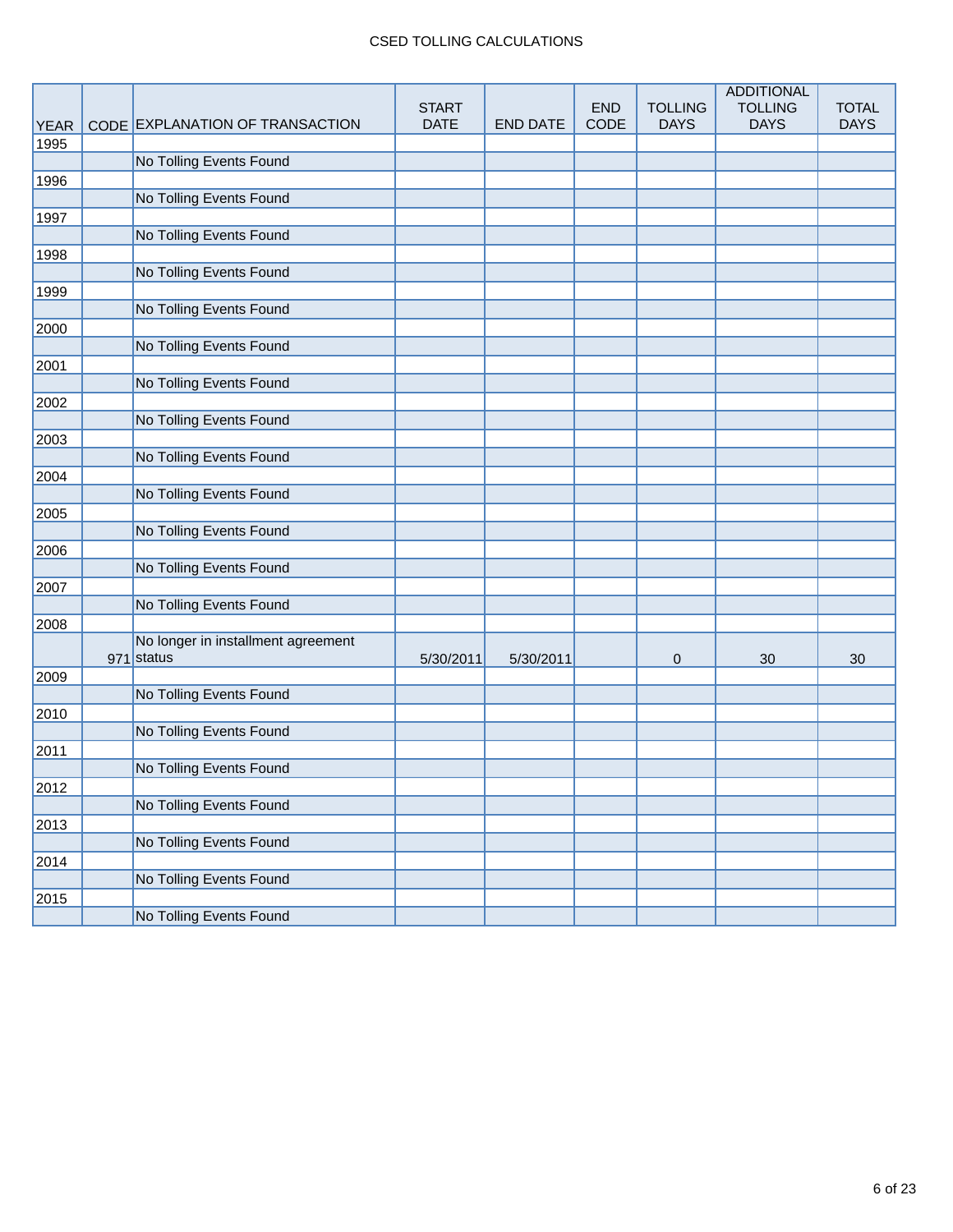

| <b>TAX</b><br><b>YEAR</b> | <b>FILING</b><br><b>STATUS</b> | <b>EXEMPTIONS:</b> | ADJUSTED GROSS<br>INCOME: | <b>TAXABLE INCOME:</b> | <b>TAX PER RETURN:</b> | <b>TOTAL SELF</b><br><b>EMPLOYMENT TAX:</b> |
|---------------------------|--------------------------------|--------------------|---------------------------|------------------------|------------------------|---------------------------------------------|
| 2005                      | S                              |                    | \$573,159                 | \$519,391              | \$159,270              | \$5,254                                     |
| 2006                      | S                              |                    | \$522,202                 | \$459,745              | \$144,810              | \$1,157                                     |
| 2007                      | S                              |                    | \$800,919                 | \$386,177              | \$114,309              | \$73                                        |
| 2008                      | S                              |                    | \$1,283,842               | \$407,784              | \$108,750              | \$0                                         |
| 2009                      | S                              |                    | \$506,445                 | \$149,129              | \$28,056               | \$2,007                                     |
| 2010                      | S                              |                    | \$162,268                 | \$142,324              | \$25,639               | \$0                                         |
| 2011                      | S                              | 0                  | \$0                       | \$0                    | \$0                    | \$0                                         |
| 2012                      | S                              | $\Omega$           | \$0                       | \$0                    | \$0                    | \$0                                         |
| 2013                      | S                              | 0                  | \$0                       | \$0                    | \$0                    | \$0                                         |
| 2014                      | S                              | $\mathbf 0$        | \$0                       | \$0                    | \$0                    | \$0                                         |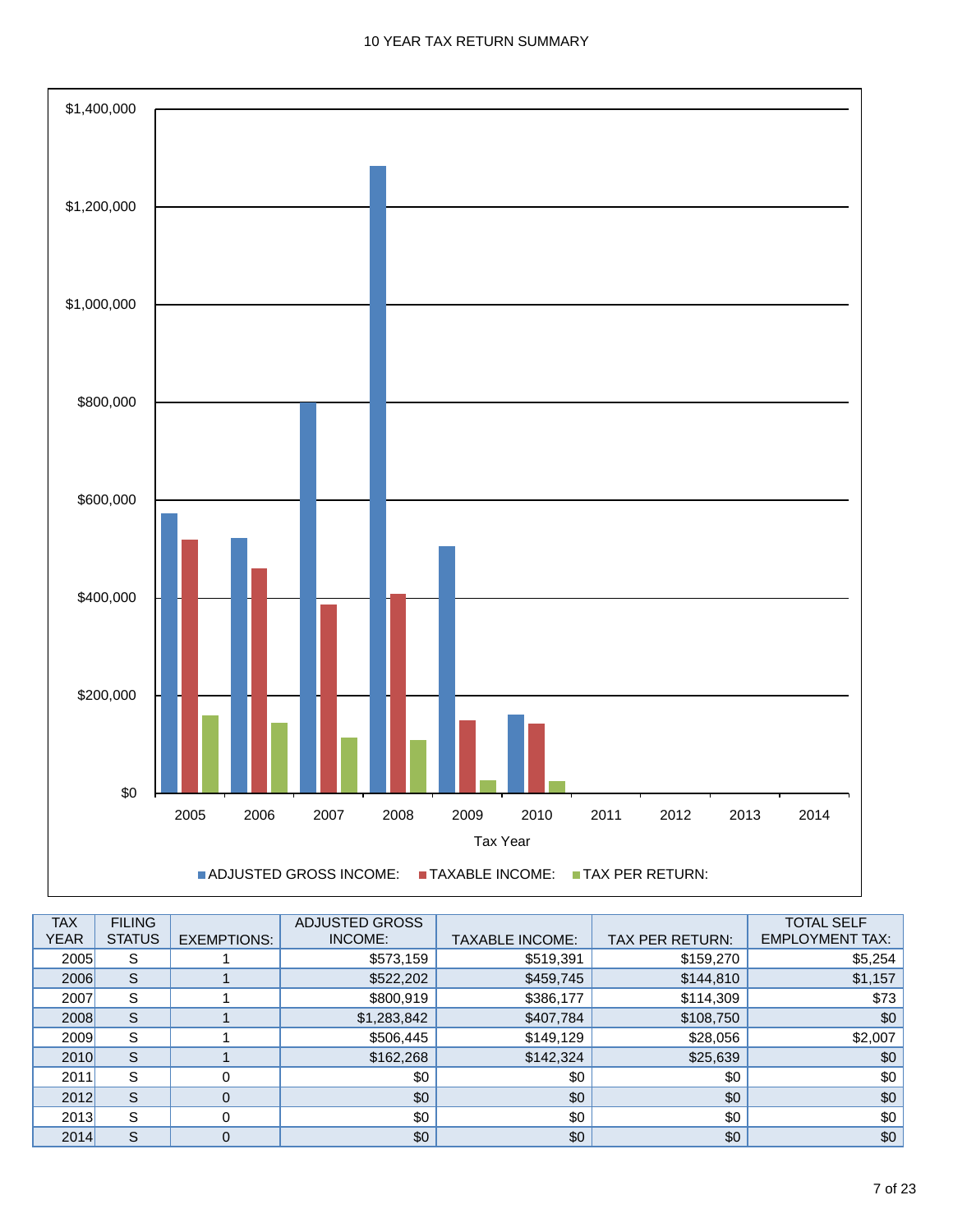| <b>TAX YEAR</b> | NOTICES ISSUED                                                                | <b>DATE</b> |
|-----------------|-------------------------------------------------------------------------------|-------------|
|                 | 2004 Collection due process Notice of Intent to Levy -- issued                | 4/1/2006    |
|                 | 2004 Collection due process Notice of Intent to Levy -- refused or unclaimed  | 8/4/2006    |
|                 | 2005 Collection due process Notice of Intent to Levy -- issued                | 3/17/2007   |
|                 | 2005 Collection due process Notice of Intent to Levy -- refused or unclaimed  | 5/9/2007    |
|                 | 2006 Collection due process Notice of Intent to Levy -- issued                | 2/26/2009   |
|                 | 2006 Notice issued CP 0021                                                    | 7/6/2009    |
|                 | 2007 Notice issued CP 0049                                                    | 11/24/2008  |
|                 | 2008 Notice issued CP 0012                                                    | 11/30/2009  |
|                 | 2008 Notice issued CP 0022                                                    | 11/22/2010  |
|                 | 2008 Collection due process Notice of Intent to Levy -- issued                | 5/30/2011   |
|                 | 2008 Collection due process Notice of Intent to Levy -- return receipt signed | 6/6/2011    |
|                 | 2008 Issued notice of lien filing and right to Collection Due Process hearing | 10/23/2012  |
|                 | 2008 Notice issued CP 071A                                                    | 12/1/2014   |
|                 | 2009 Notice issued CP 0022                                                    | 4/9/2012    |
|                 | 2009 Collection due process Notice of Intent to Levy -- issued                | 10/1/2012   |
|                 | 2009 Collection due process Notice of Intent to Levy -- return receipt signed | 10/9/2012   |
|                 | 2009 Issued notice of lien filing and right to Collection Due Process hearing | 10/23/2012  |
|                 | 2009 Notice issued CP 071A                                                    | 12/1/2014   |
|                 | 2010 Notice issued CP 0049                                                    | 9/26/2011   |
|                 | 2010 Notice issued CP 0022                                                    | 4/22/2013   |
|                 | 2010 Collection due process Notice of Intent to Levy -- issued                | 4/26/2013   |
|                 | 2010 Issued notice of lien filing and right to Collection Due Process hearing | 5/16/2013   |
|                 | 2010 Notice issued CP 071A                                                    | 12/1/2014   |

| <b>Notice</b>     |                                                                                                                                                                                                                                                                                                                                                                                                                      |
|-------------------|----------------------------------------------------------------------------------------------------------------------------------------------------------------------------------------------------------------------------------------------------------------------------------------------------------------------------------------------------------------------------------------------------------------------|
| <b>Number</b>     | <b>IRS Notice Definitions</b>                                                                                                                                                                                                                                                                                                                                                                                        |
| CP12              | Changes to Tax Return, Overpayment                                                                                                                                                                                                                                                                                                                                                                                   |
| CP21              | The IRS made changes to your tax return. There are 5 versions of this<br>notice: CP21A: Due to your changes you requested you owe, CP21B:<br>Due to your changes you requested you are owed a refund. CP21C: Due<br>to the changes you requested your account balance is zero. CP21E: Due<br>to changes made during an audit you owe money. CP21I: Due to changes<br>on your tax return (IRA Related) you owe money. |
| CP22              | 3 Versions: CP22A: IRS made changes you requested and you owe<br>money CP22E:IRS made changes due to an audit and you owe money<br>CP22I: IRS made changes related to your IRA taxes and you owe money.                                                                                                                                                                                                              |
| CP49              | Overpaid Tax Applied to Other Taxes You Owe                                                                                                                                                                                                                                                                                                                                                                          |
| CP <sub>71A</sub> | Reminder of account balance still due                                                                                                                                                                                                                                                                                                                                                                                |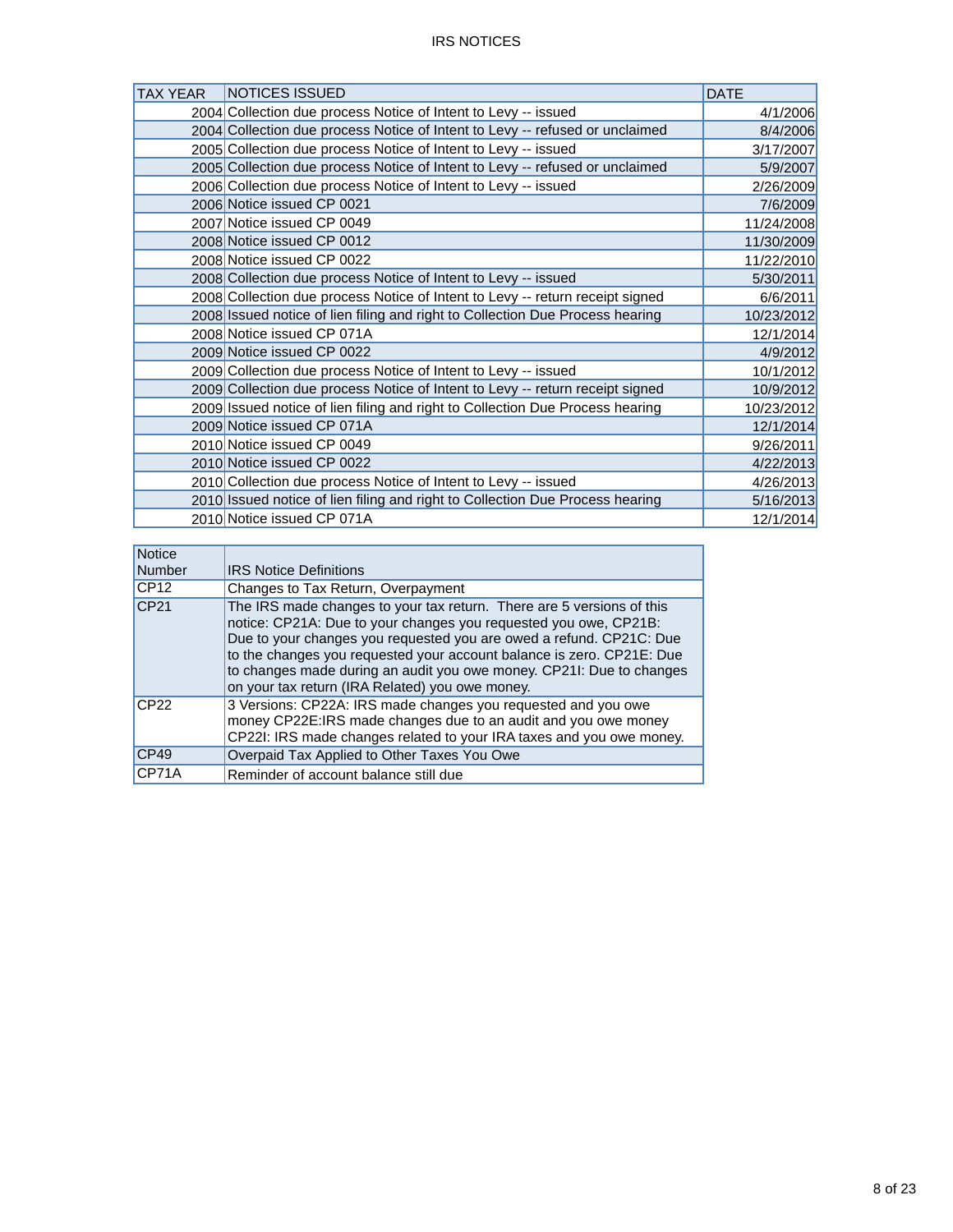| <b>YEAR</b> | <b>CODE</b> | <b>EXPLANATION OF TRANSACTION</b>                  | <b>DATE</b>            | <b>AMOUNT</b> |
|-------------|-------------|----------------------------------------------------|------------------------|---------------|
| 1995        |             |                                                    |                        |               |
|             |             | 460 Extension of time to file ext. Date 08-15-1996 | 4/15/1996              | \$0.00        |
|             |             | 806 W-2 or 1099 withholding                        | 4/15/1996              | (\$11,196.00) |
|             |             | 846 Refund issued                                  | 6/17/1996              | \$1,278.71    |
|             |             | 150 Tax return filed                               | 6/17/1996              | \$9,917.29    |
| 1996        |             |                                                    |                        |               |
|             |             | 460 Extension of time to file ext. Date 08-15-1997 | 4/15/1997              | \$0.00        |
|             |             | 806 W-2 or 1099 withholding                        | 4/15/1997              | (\$12,807.16) |
|             |             | 460 Extension of time to file ext. Date 10-15-1997 | 8/14/1997              | \$0.00        |
|             |             | 846 Refund issued                                  | 10/27/1997             | \$1,499.81    |
|             |             | 150 Tax return filed                               |                        |               |
|             |             |                                                    | 10/27/1997             | \$11,307.35   |
| 1997        |             |                                                    |                        |               |
|             |             | 460 Extension of time to file ext. Date 08-15-1998 | 4/15/1998              | \$0.00        |
|             |             | 806 W-2 or 1099 withholding                        | 4/15/1998              | (\$12,621.00) |
|             |             | 460 Extension of time to file ext. Date 10-15-1998 | 8/16/1998              | \$0.00        |
|             |             | 846 Refund issued                                  | 11/16/1998             | \$4,183.00    |
|             |             | 150 Tax return filed                               | 11/16/1998             | \$8,438.00    |
| 1998        |             |                                                    |                        |               |
|             |             | 460 Extension of time to file ext. Date 08-15-1999 | 4/15/1999              | \$0.00        |
|             |             | 806 W-2 or 1099 withholding                        | 4/15/1999              | (\$20,401.00) |
|             |             | 846 Refund issued                                  | 7/26/1999              | \$2,659.00    |
|             |             | 150 Tax return filed                               | 7/26/1999              | \$17,742.00   |
| 1999        |             |                                                    |                        |               |
|             |             | 460 Extension of time to file ext. Date 08-15-2000 | 4/15/2000              | \$0.00        |
|             |             | 806 W-2 or 1099 withholding                        | 4/15/2000              | (\$25,188.00) |
|             |             | 460 Extension of time to file ext. Date 10-15-2000 | 8/16/2000              | \$0.00        |
|             |             | 610 Payment with return                            | 10/17/2000             | (\$4,136.00)  |
|             |             | 196 Interest charged for late payment              | 12/25/2000             | \$43.81       |
|             |             | 196 Interest charged for late payment              | 12/25/2000             | \$139.39      |
|             |             | 276 Penalty for late payment of tax                | 12/25/2000             | \$119.19      |
|             |             | 150 Tax return filed                               | 12/25/2000             | \$29,161.00   |
|             |             | 670 Payment                                        | 1/17/2001              | (\$139.39)    |
| 2000        |             |                                                    |                        |               |
|             |             | 430 Estimated tax payment                          | 12/11/2000             | (\$30,000.00) |
|             |             | 460 Extension of time to file ext. Date 08-15-2001 | 4/15/2001              | \$0.00        |
|             |             | 806 W-2 or 1099 withholding                        | 4/15/2001              | (\$36,519.00) |
|             |             | 610 Payment with return                            | 4/21/2001              | (\$36,189.00) |
|             |             | 776 Interest credited to your account              | 7/30/2001              | (\$23.09)     |
|             |             | 846 Refund issued                                  |                        | \$2,206.09    |
|             |             | 150 Tax return filed                               | 7/30/2001              |               |
|             |             | 290 Additional tax assessed                        | 7/30/2001              | \$100,525.00  |
|             |             | 846 Refund issued                                  | 9/17/2001<br>9/17/2001 | \$0.00        |
|             |             |                                                    |                        | \$600.00      |
|             |             | 766 Tax relief credit                              | 9/17/2001              | (\$600.00)    |
| 2001        |             |                                                    |                        |               |
|             |             | 460 Extension of time to file ext. Date 08-15-2002 | 4/15/2002              | \$0.00        |
|             |             | 806 W-2 or 1099 withholding                        | 4/15/2002              | (\$88,568.00) |
|             |             | 846 Refund issued                                  | 7/8/2002               | \$18,102.00   |
|             |             | 150 Tax return filed                               | 7/8/2002               | \$70,466.00   |
| 2002        |             |                                                    |                        |               |
|             |             | 460 Extension of time to file ext. Date 08-15-2003 | 4/15/2003              | \$0.00        |
|             |             | 670 Payment                                        | 4/15/2003              | (\$50,000.00) |
|             |             | 806 W-2 or 1099 withholding                        | 4/15/2003              | (\$70,215.00) |
|             |             | 460 Extension of time to file ext. Date 10-15-2003 | 8/14/2003              | \$0.00        |
|             |             | 170 Penalty for not pre-paying tax                 | 10/13/2003             | \$323.00      |
|             |             | 846 Refund issued                                  | 10/13/2003             | \$8,384.00    |
|             |             | 150 Tax return filed                               | 10/13/2003             | \$111,508.00  |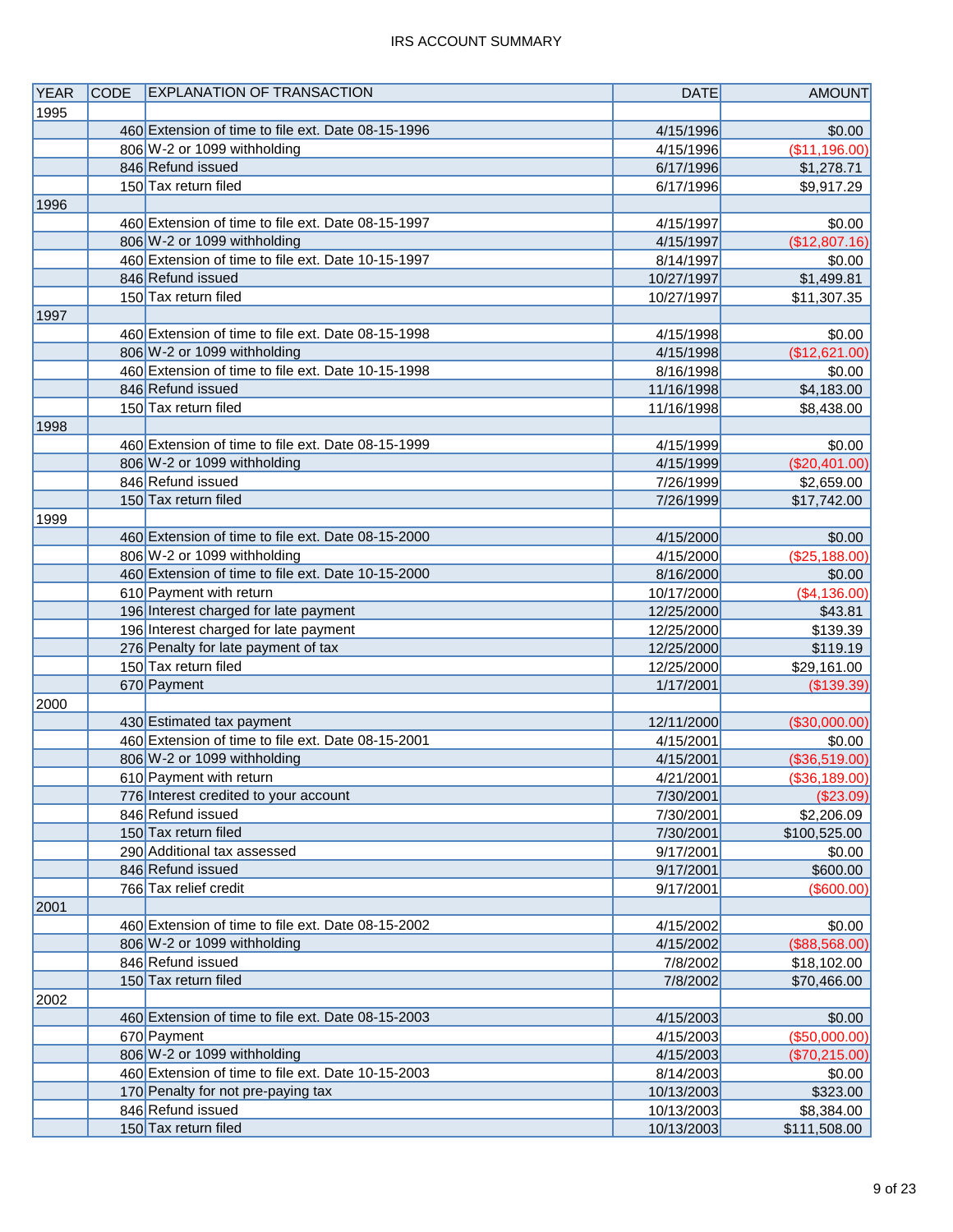### IRS ACCOUNT SUMMARY

| <b>YEAR</b> | <b>CODE</b> | <b>EXPLANATION OF TRANSACTION</b>                                                                                                 | <b>DATE</b> | AMOUNT           |
|-------------|-------------|-----------------------------------------------------------------------------------------------------------------------------------|-------------|------------------|
|             |             | 290 Additional tax assessed                                                                                                       | 10/20/2003  | \$0.00           |
|             |             | 922 Review of unreported income                                                                                                   | 9/14/2004   | \$0.00           |
|             |             | 290 Additional tax assessed                                                                                                       | 10/4/2004   | \$1,789.00       |
|             |             | 196 Interest charged for late payment                                                                                             | 10/4/2004   | \$72.59          |
|             |             | 670 Payment                                                                                                                       | 10/19/2004  | (\$1,861.59)     |
| 2003        |             |                                                                                                                                   |             |                  |
|             |             | 460 Extension of time to file ext. Date 08-15-2004                                                                                | 4/15/2004   | \$0.00           |
|             |             | 806 W-2 or 1099 withholding                                                                                                       | 4/15/2004   | (\$70,795.00)    |
|             |             | 460 Extension of time to file ext. Date 10-15-2004                                                                                | 8/12/2004   | \$0.00           |
|             |             | 846 Refund issued                                                                                                                 | 9/27/2004   | \$11,983.00      |
|             |             | 150 Tax return filed                                                                                                              | 9/27/2004   | \$58,812.00      |
| 2004        |             |                                                                                                                                   |             |                  |
|             |             | 460 Extension of time to file ext. Date 08-15-2005                                                                                | 4/15/2005   | \$0.00           |
|             |             | 806 W-2 or 1099 withholding                                                                                                       | 4/15/2005   | (\$77,702.00)    |
|             |             | 460 Extension of time to file ext. Date 10-15-2005                                                                                | 8/15/2005   | \$0.00           |
|             |             | 610 Payment with return                                                                                                           | 10/21/2005  | (\$16,237.00)    |
|             |             | 196 Interest charged for late payment                                                                                             | 11/28/2005  | \$613.88         |
|             |             | 276 Penalty for late payment of tax                                                                                               | 11/28/2005  | \$487.11         |
|             |             | 150 Tax return filed                                                                                                              | 11/28/2005  | \$96,632.40      |
|             |             | 977 Amended return filed                                                                                                          | 2/9/2006    | \$0.00           |
|             |             | 971 Amended tax return or claim forwarded for processing                                                                          | 2/9/2006    | \$0.00           |
|             |             | 670 Payment                                                                                                                       | 2/9/2006    | ( \$3,794.39)    |
|             |             | 290 Additional tax assessed                                                                                                       | 3/27/2006   | \$81.00          |
|             |             | 196 Interest charged for late payment                                                                                             | 3/27/2006   | \$92.74          |
|             |             | 276 Penalty for late payment of tax                                                                                               | 3/27/2006   | \$80.80          |
|             |             | 971 Collection due process Notice of Intent to Levy -- issued                                                                     | 4/1/2006    | \$0.00           |
|             |             | 670 Payment Miscellaneous Payment                                                                                                 | 4/11/2006   | (\$4,099.22)     |
|             |             | 971 Tax period blocked from automated levy program                                                                                | 4/17/2006   | \$0.00           |
|             |             | 570 Additional account action pending                                                                                             | 5/8/2006    | \$0.00           |
|             |             | 197 Reduced or removed interest charged for late payment                                                                          | 5/8/2006    | (\$37.06)        |
|             |             | 277 Reduced or removed penalty for late payment of tax                                                                            | 5/8/2006    | ( \$53.87)       |
|             |             | 571 Additional account action completed                                                                                           | 7/28/2006   | \$0.00           |
|             |             | 971 Collection due process Notice of Intent to Levy -- refused or unclaimed                                                       | 8/4/2006    | \$0.00           |
|             |             | 776 Interest credited to your account                                                                                             | 8/21/2006   | $($ \$95.14) $ $ |
|             |             | 846 Refund issued                                                                                                                 | 8/21/2006   | \$4,030.75       |
| 2005        |             |                                                                                                                                   |             |                  |
|             |             | 460 Extension of time to file ext. Date 10-15-2006                                                                                | 4/15/2006   | \$0.00           |
|             |             | 806 W-2 or 1099 withholding                                                                                                       | 4/15/2006   | (\$64,368.00)    |
|             |             | 610 Payment with return                                                                                                           | 10/18/2006  | (\$25,000.00)    |
|             |             | 196 Interest charged for late payment                                                                                             | 11/27/2006  | \$4,317.22       |
|             |             | 276 Penalty for late payment of tax                                                                                               | 11/27/2006  | \$3,498.81       |
|             |             | 176 Penalty for not pre-paying tax                                                                                                | 11/27/2006  | \$1,736.61       |
|             |             | 150 Tax return filed                                                                                                              | 11/27/2006  | \$158,088.22     |
|             |             | 670 Payment                                                                                                                       | 12/4/2006   | (\$25,000.00)    |
|             |             | 670 Payment                                                                                                                       | 1/16/2007   | (\$10,000.00)    |
|             |             | 670 Payment                                                                                                                       | 2/8/2007    | (\$10,000.00)    |
|             |             | 670 Payment                                                                                                                       | 2/20/2007   | (\$20,000.00)    |
|             |             | 971 Collection due process Notice of Intent to Levy -- issued                                                                     | 3/17/2007   | \$0.00           |
|             |             | 971 Tax period blocked from automated levy program<br>971 Collection due process Notice of Intent to Levy -- refused or unclaimed | 4/2/2007    | \$0.00           |
|             |             |                                                                                                                                   | 5/9/2007    | \$0.00           |
|             |             | 670 Payment Levy                                                                                                                  | 5/21/2007   | (\$14,928.97)    |
|             |             | 196 Interest charged for late payment                                                                                             | 6/11/2007   | \$1,072.88       |
|             |             | 776 Interest credited to your account<br>276 Penalty for late payment of tax                                                      | 6/11/2007   | $($ \$0.08) $ $  |
|             |             | 777 Reduced or removed interest credited to your account                                                                          | 6/11/2007   | \$536.01         |
|             |             | 846 Refund issued                                                                                                                 | 6/11/2007   | \$0.08           |
|             |             |                                                                                                                                   | 6/11/2007   | \$47.30          |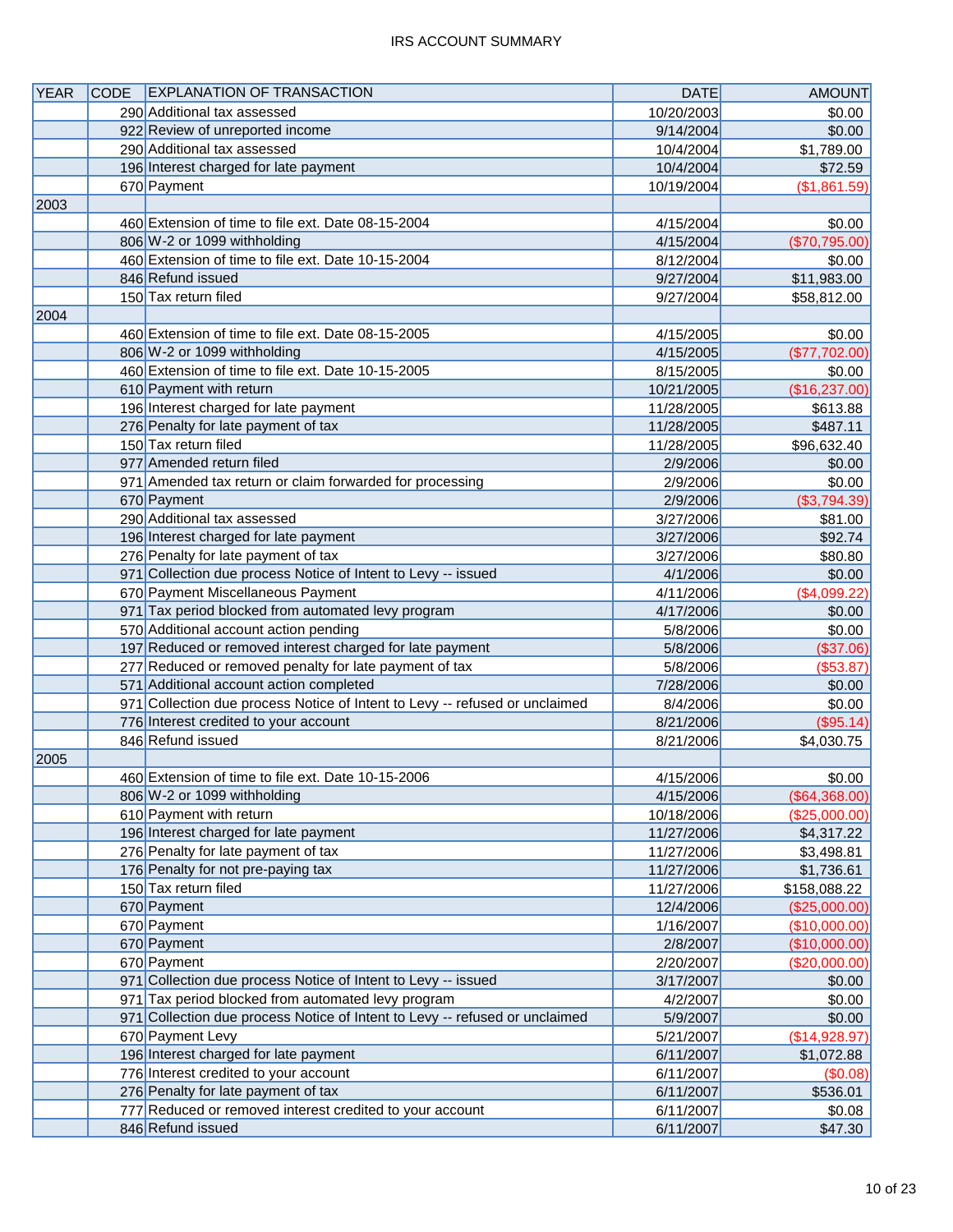### IRS ACCOUNT SUMMARY

| <b>YEAR</b> | <b>CODE</b> | <b>EXPLANATION OF TRANSACTION</b>                                       | <b>DATE</b> | <b>AMOUNT</b>  |
|-------------|-------------|-------------------------------------------------------------------------|-------------|----------------|
|             |             | 640 Advance payment of tax owed                                         | 8/9/2007    | (\$12,534.00)  |
|             |             | 290 Additional tax assessed                                             | 9/17/2007   | \$9,423.00     |
|             |             | 196 Interest charged for late payment                                   | 9/17/2007   | \$1,150.29     |
|             |             | 776 Interest credited to your account                                   | 9/17/2007   | (\$0.43)       |
|             |             | Miscellaneous penalty IRC 6662(c), (d), (e), (f), (g), or (h) Accuracy- |             |                |
|             |             | 240 Related Penalty                                                     | 9/17/2007   | \$1,885.00     |
|             |             | 846 Refund issued                                                       | 9/17/2007   | \$76.06        |
|             |             | 922 Review of unreported income                                         | 9/17/2007   | \$0.00         |
| 2006        |             |                                                                         |             |                |
|             |             | 766 Credit to your account                                              | 4/15/2007   | (\$25.61)      |
|             |             | 460 Extension of time to file ext. Date 10-15-2007                      | 4/15/2007   | \$0.00         |
|             |             | 776 Interest credited to your account                                   | 4/15/2007   | (\$4.39)       |
|             |             | 806 W-2 or 1099 withholding                                             | 4/15/2007   | (\$115,798.00) |
|             |             | 610 Payment with return                                                 | 10/18/2007  | (\$10,000.00)  |
|             |             | 196 Interest charged for late payment                                   | 11/26/2007  | \$1,372.44     |
|             |             | 276 Penalty for late payment of tax                                     | 11/26/2007  | \$1,059.28     |
|             |             | 170 Penalty for not pre-paying tax                                      | 11/26/2007  | \$764.00       |
|             |             | 150 Tax return filed                                                    | 11/26/2007  | \$144,810.00   |
|             |             | 670 Payment                                                             | 12/3/2007   | (\$10,000.00)  |
|             |             | 670 Payment                                                             | 1/8/2008    | (\$5,000.00)   |
|             |             | 670 Payment                                                             | 2/10/2008   | (\$5,000.00)   |
|             |             | 971 Tax period blocked from automated levy program                      | 3/31/2008   | \$0.00         |
|             |             | 706 Credit transferred in from 1040 200712                              | 4/15/2008   | (\$681.00)     |
|             |             | 640 Advance payment of tax owed                                         | 10/6/2008   | (\$925.00)     |
|             |             | 971 Collection due process Notice of Intent to Levy -- issued           | 2/26/2009   | \$0.00         |
|             |             | 670 Payment                                                             | 3/7/2009    | (\$874.48)     |
|             |             | 640 Advance payment of tax owed                                         | 3/9/2009    | (\$118.00)     |
|             |             | 570 Additional account action pending                                   | 3/30/2009   | \$0.00         |
|             |             | 196 Interest charged for late payment                                   | 3/30/2009   | \$235.84       |
|             |             | 276 Penalty for late payment of tax                                     | 3/30/2009   | \$64.82        |
|             |             | 922 Review of unreported income                                         | 6/14/2009   | \$0.00         |
|             |             | 776 Interest credited to your account                                   | 7/6/2009    | (\$135.31)     |
|             |             | 971 Notice issued CP 0021                                               | 7/6/2009    | \$0.00         |
|             |             | 291 Prior tax abated                                                    | 7/6/2009    | (\$2,882.00)   |
|             |             | 197 Reduced or removed interest charged for late payment                | 7/6/2009    | (\$284.81)     |
|             |             | 277 Reduced or removed penalty for late payment of tax                  | 7/6/2009    | (\$144.10)     |
|             |             | 846 Refund issued                                                       | 7/6/2009    | \$3,566.32     |
|             |             | 960 Appointed representative                                            | 5/21/2012   | \$0.00         |
|             |             | 960 Appointed representative                                            | 7/13/2012   | \$0.00         |
|             |             | 960 Appointed representative                                            | 11/9/2012   | \$0.00         |
|             |             | 960 Appointed representative                                            | 12/13/2012  | \$0.00         |
|             |             | 960 Appointed representative                                            | 1/9/2014    | \$0.00         |
|             |             | 960 Appointed representative                                            | 6/27/2014   | \$0.00         |
| 2007        |             |                                                                         |             |                |
|             |             | 826 Credit transferred out to 1040 200612                               | 4/15/2008   | \$681.00       |
|             |             | 460 Extension of time to file ext. Date 10-15-2008                      | 4/15/2008   | \$0.00         |
|             |             | 806 W-2 or 1099 withholding                                             | 4/15/2008   | (\$114,990.00) |
|             |             | 971 Notice issued CP 0049                                               | 11/24/2008  | \$0.00         |
|             |             | 150 Tax return filed                                                    | 11/24/2008  | \$114,309.00   |
|             |             | 290 Additional tax assessed                                             | 12/1/2008   | \$0.00         |
|             |             | 960 Appointed representative                                            | 5/21/2012   | \$0.00         |
|             |             | 960 Appointed representative                                            | 7/13/2012   | \$0.00         |
|             |             | 960 Appointed representative                                            | 11/9/2012   | \$0.00         |
|             |             | 960 Appointed representative                                            | 12/13/2012  | \$0.00         |
|             |             | 960 Appointed representative                                            | 1/9/2014    | \$0.00         |
|             |             | 960 Appointed representative                                            | 6/27/2014   | \$0.00         |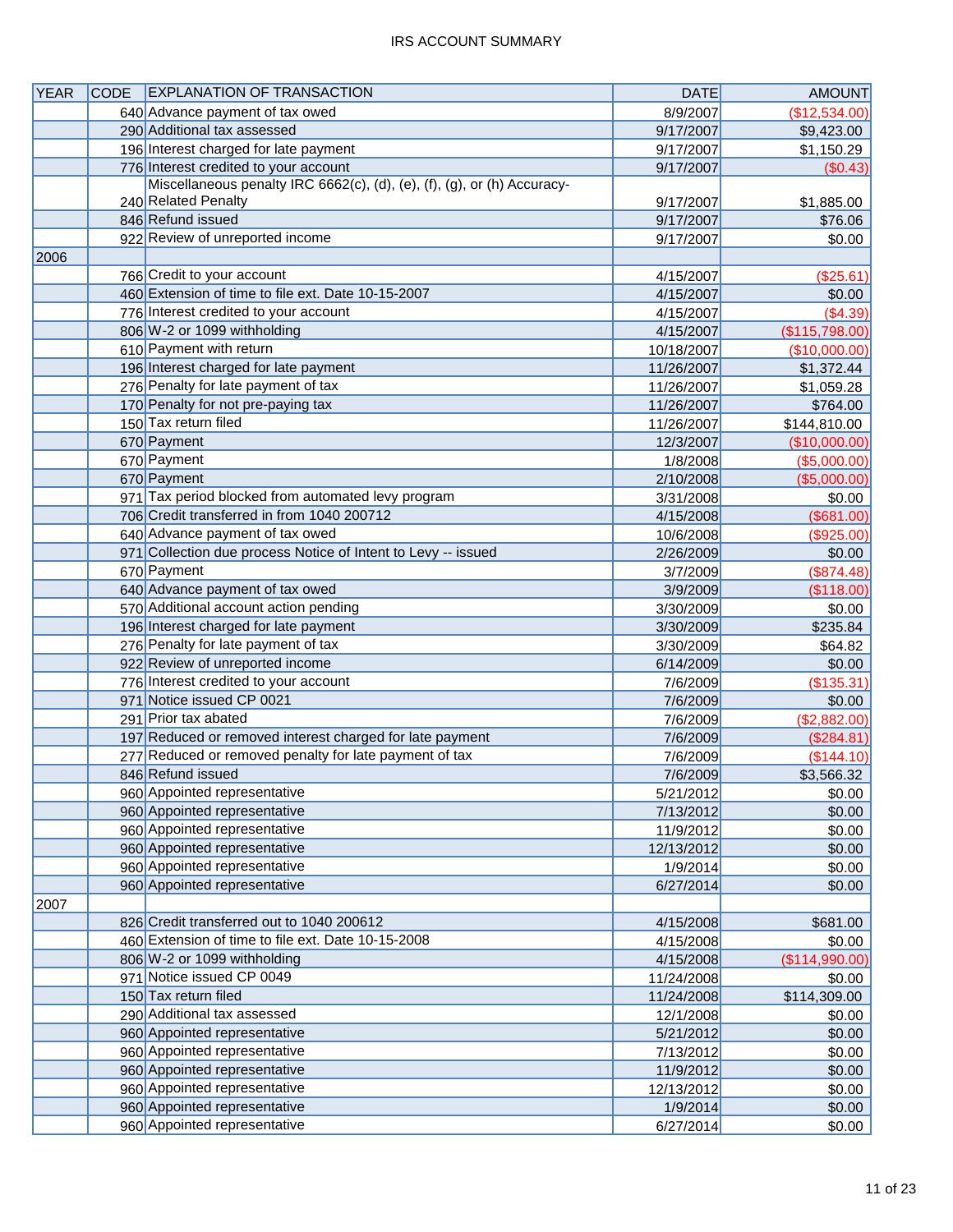| <b>YEAR</b> | <b>CODE</b> | <b>EXPLANATION OF TRANSACTION</b>                                            | <b>DATE</b> | <b>AMOUNT</b>  |
|-------------|-------------|------------------------------------------------------------------------------|-------------|----------------|
| 2008        |             |                                                                              |             |                |
|             |             | 460 Extension of time to file ext. Date 10-15-2009                           | 4/15/2009   | \$0.00         |
|             |             | 806 W-2 or 1099 withholding                                                  | 4/15/2009   | (\$115,042.00) |
|             |             | 971 Notice issued CP 0012                                                    | 11/30/2009  | \$0.00         |
|             |             | 846 Refund issued                                                            | 11/30/2009  | \$7,126.09     |
|             |             | 150 Tax return filed                                                         | 11/30/2009  | \$107,915.91   |
|             |             | 922 Review of unreported income                                              | 11/19/2010  | \$0.00         |
|             |             | 290 Additional tax assessed                                                  | 11/22/2010  | \$13,405.00    |
|             |             | 196 Interest charged for late payment                                        | 11/22/2010  | \$779.23       |
|             |             | Miscellaneous penalty IRC 6662(c), (d), (e), (f), (g), or (h) Accuracy-      |             |                |
|             |             | 240 Related Penalty                                                          | 11/22/2010  | \$2,681.00     |
|             |             | 971 Notice issued CP 0022                                                    | 11/22/2010  | \$0.00         |
|             |             | 971 Installment agreement established                                        | 12/2/2010   | \$0.00         |
|             |             | 706 Credit transferred in from 1040 201012                                   | 4/15/2011   | (\$11,611.00)  |
|             |             | 971 Collection due process Notice of Intent to Levy -- issued                | 5/30/2011   | \$0.00         |
|             |             | 971 No longer in installment agreement status                                | 5/30/2011   | \$0.00         |
|             |             | 971 Collection due process Notice of Intent to Levy -- return receipt signed | 6/6/2011    | \$0.00         |
|             |             | 971 Tax period blocked from automated levy program                           | 6/13/2011   | \$0.00         |
|             |             | 670 Payment Levy                                                             | 12/19/2011  | (\$274.69)     |
|             |             | 960 Appointed representative                                                 | 5/21/2012   | \$0.00         |
|             |             | 960 Appointed representative                                                 | 7/13/2012   | \$0.00         |
|             |             | 582 Lien placed on assets due to balance owed                                | 10/19/2012  | \$0.00         |
|             |             | 971 Issued notice of lien filing and right to Collection Due Process hearing | 10/23/2012  | \$0.00         |
|             |             | 960 Appointed representative                                                 | 11/9/2012   | \$0.00         |
|             |             | 360 Fees and other expenses for collection                                   | 11/12/2012  | \$84.00        |
|             |             | 960 Appointed representative                                                 | 12/13/2012  | \$0.00         |
|             |             | 530 Balance due account currently not collectable                            | 6/20/2013   | \$0.00         |
|             |             | 960 Appointed representative                                                 | 1/9/2014    | \$0.00         |
|             |             | 960 Appointed representative                                                 | 6/27/2014   | \$0.00         |
|             |             | 196 Interest charged for late payment                                        | 12/1/2014   | \$864.66       |
|             |             | 971 Notice issued CP 071A                                                    | 12/1/2014   | \$0.00         |
|             |             | 276 Penalty for late payment of tax                                          | 12/1/2014   | \$548.31       |
| 2009        |             |                                                                              |             |                |
|             |             | 460 Extension of time to file ext. Date 10-15-2010                           | 4/15/2010   | \$0.00         |
|             |             | 806 W-2 or 1099 withholding                                                  | 4/15/2010   | (\$91,660.00)  |
|             |             | 846 Refund issued                                                            | 7/26/2010   | \$63,604.00    |
|             |             | 150 Tax return filed                                                         | 7/26/2010   | \$28,056.00    |
|             |             | 922 Review of unreported income                                              | 3/26/2012   | \$0.00         |
|             |             | 290 Additional tax assessed                                                  | 4/9/2012    | \$9,427.00     |
|             |             | 196 Interest charged for late payment                                        | 4/9/2012    | \$688.09       |
|             |             | Miscellaneous penalty IRC 6662(c), (d), (e), (f), (g), or (h) Accuracy-      |             |                |
|             |             | 240 Related Penalty                                                          | 4/9/2012    | \$1,885.00     |
|             |             | 971 Notice issued CP 0022                                                    | 4/9/2012    | \$0.00         |
|             |             | 960 Appointed representative                                                 | 5/21/2012   | \$0.00         |
|             |             | 971 Collection due process Notice of Intent to Levy -- issued                | 10/1/2012   | \$0.00         |
|             |             | 971 Collection due process Notice of Intent to Levy -- return receipt signed | 10/9/2012   | \$0.00         |
|             |             | 582 Lien placed on assets due to balance owed                                | 10/19/2012  | \$0.00         |
|             |             | 971 Issued notice of lien filing and right to Collection Due Process hearing | 10/23/2012  | \$0.00         |
|             |             | 960 Appointed representative                                                 | 11/9/2012   | \$0.00         |
|             |             | 960 Appointed representative                                                 | 12/13/2012  | \$0.00         |
|             |             | 530 Balance due account currently not collectable                            | 6/20/2013   | \$0.00         |
|             |             | 960 Appointed representative                                                 | 1/9/2014    | \$0.00         |
|             |             | 960 Appointed representative                                                 | 6/27/2014   | \$0.00         |
|             |             | 196 Interest charged for late payment<br>971 Notice issued CP 071A           | 12/1/2014   | \$990.79       |
|             |             | 276 Penalty for late payment of tax                                          | 12/1/2014   | \$0.00         |
|             |             |                                                                              | 12/1/2014   | \$2,356.74     |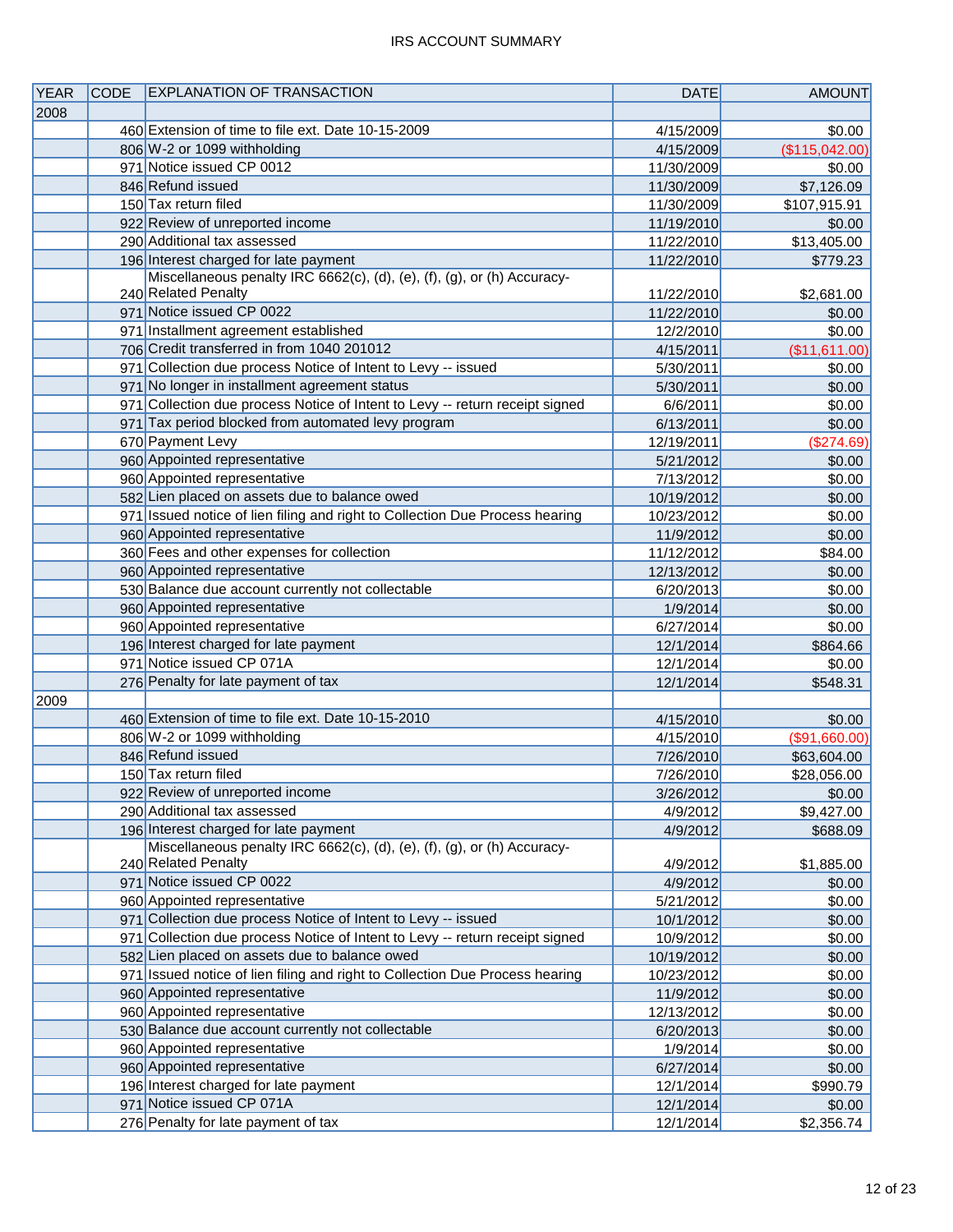| <b>YEAR</b> | <b>CODE</b> | <b>EXPLANATION OF TRANSACTION</b>                                            | <b>DATE</b> | <b>AMOUNT</b> |
|-------------|-------------|------------------------------------------------------------------------------|-------------|---------------|
| 2010        |             |                                                                              |             |               |
|             |             | 826 Credit transferred out to 1040 200812                                    | 4/15/2011   | \$11,611.00   |
|             |             | 460 Extension of time to file ext. Date 10-15-2011                           | 4/15/2011   | \$0.00        |
|             |             | 806 W-2 or 1099 withholding                                                  | 4/15/2011   | (\$37,250.00) |
|             |             | 971 Notice issued CP 0049                                                    | 9/26/2011   | \$0.00        |
|             |             | 150 Tax return filed                                                         | 9/26/2011   | \$25,639.00   |
|             |             | 960 Appointed representative                                                 | 5/21/2012   | \$0.00        |
|             |             | 960 Appointed representative                                                 | 7/13/2012   | \$0.00        |
|             |             | 960 Appointed representative                                                 | 11/9/2012   | \$0.00        |
|             |             | 960 Appointed representative                                                 | 12/13/2012  | \$0.00        |
|             |             | 922 Review of unreported income                                              | 4/8/2013    | \$0.00        |
|             |             | 290 Additional tax assessed                                                  | 4/22/2013   | \$8,208.00    |
|             |             | 196 Interest charged for late payment                                        | 4/22/2013   | \$629.27      |
|             |             | Miscellaneous penalty IRC 6662(c), (d), (e), (f), (g), or (h) Accuracy-      |             |               |
|             |             | 240 Related Penalty                                                          | 4/22/2013   | \$1,642.00    |
|             |             | 971 Notice issued CP 0022                                                    | 4/22/2013   | \$0.00        |
|             |             | 971 Collection due process Notice of Intent to Levy -- issued                | 4/26/2013   | \$0.00        |
|             |             | 582 Lien placed on assets due to balance owed                                | 5/10/2013   | \$0.00        |
|             |             | 971 Issued notice of lien filing and right to Collection Due Process hearing | 5/16/2013   | \$0.00        |
|             |             | 360 Fees and other expenses for collection                                   | 6/3/2013    | \$42.00       |
|             |             | 530 Balance due account currently not collectable                            | 6/20/2013   | \$0.00        |
|             |             | 960 Appointed representative                                                 | 1/9/2014    | \$0.00        |
|             |             | 960 Appointed representative                                                 | 6/27/2014   | \$0.00        |
|             |             | 196 Interest charged for late payment                                        | 12/1/2014   | \$520.80      |
|             |             | 971 Notice issued CP 071A                                                    | 12/1/2014   | \$0.00        |
|             |             | 276 Penalty for late payment of tax                                          | 12/1/2014   | \$1,559.52    |
| 2011        |             |                                                                              |             |               |
|             |             | 460 Extension of time to file ext. Date 10-15-2012                           | 4/15/2012   | \$0.00        |
|             |             | 960 Appointed representative                                                 | 5/21/2012   | \$0.00        |
|             |             | 960 Appointed representative                                                 | 11/9/2012   | \$0.00        |
|             |             | 960 Appointed representative                                                 | 12/13/2012  | \$0.00        |
|             |             | 590 Tax return not filed                                                     | 6/24/2013   | \$0.00        |
|             |             | 960 Appointed representative                                                 | 1/9/2014    | \$0.00        |
|             |             | 960 Appointed representative                                                 | 6/27/2014   | \$0.00        |
|             |             | No tax return filed                                                          |             |               |
| 2012        |             |                                                                              |             |               |
|             |             | 960 Appointed representative                                                 | 7/13/2012   | \$0.00        |
|             |             | 960 Appointed representative                                                 | 11/9/2012   | \$0.00        |
|             |             | 960 Appointed representative                                                 | 1/21/2013   | \$0.00        |
|             |             | 460 Extension of time to file ext. Date 10-15-2013                           | 4/13/2013   | \$0.00        |
|             |             | 590 Tax return not filed                                                     | 6/24/2013   | \$0.00        |
|             |             | 960 Appointed representative                                                 | 6/27/2014   | \$0.00        |
|             |             | No tax return filed                                                          |             |               |
| 2013        |             |                                                                              |             |               |
|             |             | 460 Extension of time to file ext. Date 10-15-2014                           | 4/14/2014   | \$0.00        |
|             |             | 960 Appointed representative                                                 | 6/27/2014   | \$0.00        |
|             |             | No tax return filed                                                          |             |               |
| 2014        |             |                                                                              |             |               |
|             |             | 960 Appointed representative                                                 | 7/9/2014    | \$0.00        |
|             |             | 460 Extension of time to file ext. Date 10-15-2015                           | 4/9/2015    | \$0.00        |
|             |             | No tax return filed                                                          |             |               |
| 2015        |             |                                                                              |             |               |
|             |             | Requested Data Not Found.                                                    |             |               |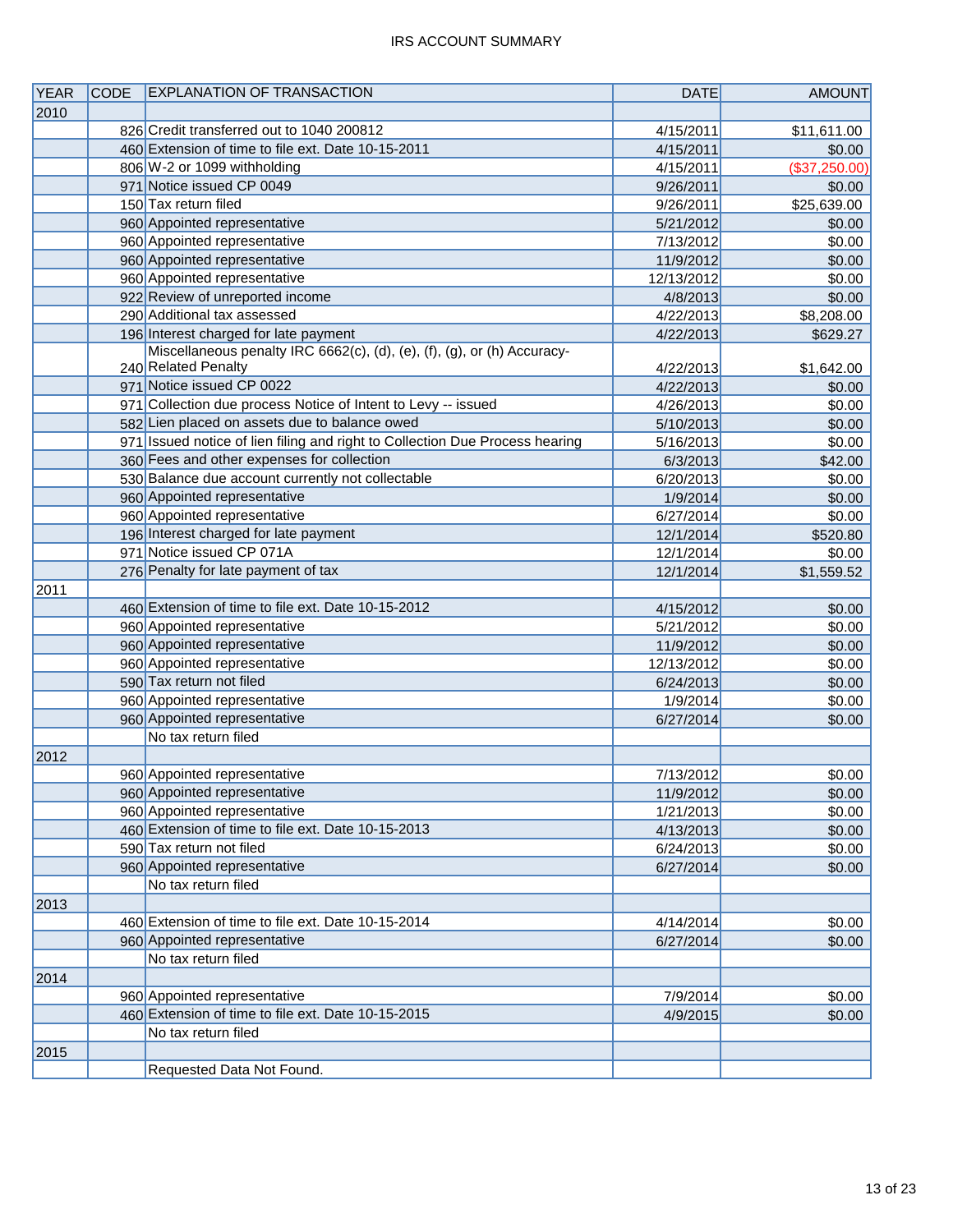|             |                |                | <b>ACCRUED</b>     | <b>ACCOUNT</b><br><b>BALANCE</b> |                   |                       |                | <b>ACCRUED</b>   | <b>ACCOUNT</b><br><b>BALANCE</b> |                   |
|-------------|----------------|----------------|--------------------|----------------------------------|-------------------|-----------------------|----------------|------------------|----------------------------------|-------------------|
|             |                | <b>ACCOUNT</b> | <b>PENALTY AND</b> | <b>PLUS</b>                      | <b>TRANSCRIPT</b> |                       | <b>ACCOUNT</b> | PENALTY AND      | <b>PLUS</b>                      | <b>TRANSCRIPT</b> |
|             | YEAR QUARTER   | BALANCE:       | <b>INTEREST:</b>   | <b>ACCRUALS:</b>                 | DATE:             | YEAR QUARTER BALANCE: |                | <b>INTEREST:</b> | <b>ACCRUALS:</b>                 | DATE:             |
|             | 1997 March     |                |                    |                                  | 06/03/15          | 2006 September        |                |                  |                                  | 06/03/15          |
|             | $1997$ June    |                |                    |                                  | 06/03/15          | 2006 December         |                |                  |                                  | 06/03/15          |
|             | 1997 September |                |                    |                                  | 06/03/15          | 2007 March            |                |                  |                                  | 06/03/15          |
|             | 1997 December  |                |                    |                                  | 06/03/15          | $2007$ June           |                |                  |                                  | 06/03/15          |
|             | 1998 March     |                |                    |                                  | 06/03/15          | 2007 September        |                |                  |                                  | 06/03/15          |
|             | 1998 June      |                |                    |                                  | 06/03/15          | 2007 December         |                |                  |                                  | 06/03/15          |
|             | 1998 September |                |                    |                                  | 06/03/15          | 2008 March            |                |                  |                                  | 06/03/15          |
|             | 1998 December  |                |                    |                                  | 06/03/15          | $2008$ June           |                |                  |                                  | 06/03/15          |
|             | 1999 March     |                |                    |                                  | 06/03/15          | 2008 September        |                |                  |                                  | 06/03/15          |
|             | 1999 June      |                |                    |                                  | 06/03/15          | 2008 December         |                |                  |                                  | 06/03/15          |
|             | 1999 September |                |                    |                                  | 06/03/15          | 2009 March            |                |                  |                                  | 06/03/15          |
|             | 1999 December  |                |                    |                                  | 06/03/15          | 2009 June             |                |                  |                                  | 06/03/15          |
|             | 2000 March     |                |                    |                                  | 06/03/15          | 2009 September        | \$58,940.64    | \$957.16         | \$59,897.80                      | 06/03/15          |
|             | $2000$ June    |                |                    |                                  | 06/03/15          | 2009 December         |                |                  |                                  | 06/03/15          |
|             | 2000 September |                |                    |                                  | 06/03/15          | 2010 March            | \$66,394.58    | \$1,078.21       | \$67,472.79                      | 06/03/15          |
|             | 2000 December  |                |                    |                                  | 06/03/15          | $2010$ June           | \$102,715.02   | \$1,668.02       | \$104,383.04                     | 06/03/15          |
|             | 2001 March     |                |                    |                                  | 06/03/15          | 2010 September        | \$198,363.55   | \$3,221.31       | \$201,584.86                     | 06/03/15          |
|             | $2001$ June    |                |                    |                                  | 06/03/15          | 2010 December         | \$161,046.54   | \$2,615.29       | \$163,661.83                     | 06/03/15          |
|             | 2001 September |                |                    |                                  | 06/03/15          | 2011 March            | \$66,721.28    | \$1,083.51       | \$67,804.79                      | 06/03/15          |
|             | 2001 December  |                |                    |                                  | 06/03/15          | $2011$ June           | \$34,926.75    | \$567.19         | \$35,493.94                      | 06/03/15          |
|             | 2002 March     |                |                    |                                  | 06/03/15          | 2011 September        | \$14,675.14    | \$238.32         | \$14,913.46                      | 06/03/15          |
|             | $2002$ June    |                |                    |                                  | 06/03/15          | 2011 December         | \$7,754.59     | \$125.93         | \$7,880.52                       | 06/03/15          |
|             | 2002 September |                |                    |                                  | 06/03/15          | 2012 March            |                |                  |                                  | 06/03/15          |
|             | 2002 December  |                |                    |                                  | 06/03/15          | $2012$ June           |                |                  |                                  | 06/03/15          |
|             | 2003 March     |                |                    |                                  | 06/03/15          | 2012 September        |                |                  |                                  | 06/03/15          |
| $2003$ June |                |                |                    |                                  | 06/03/15          | 2012 December         |                |                  |                                  | 06/03/15          |
|             | 2003 September |                |                    |                                  | 06/03/15          | 2013 March            |                |                  |                                  | 06/03/15          |
|             | 2003 December  |                |                    |                                  | 06/03/15          | $2013$ June           |                |                  |                                  | 06/03/15          |
|             | 2004 March     |                |                    |                                  | 06/03/15          | 2013 September        |                |                  |                                  | 06/03/15          |
|             | $2004$ June    |                |                    |                                  | 06/03/15          | 2013 December         |                |                  |                                  | 06/03/15          |
|             | 2004 September |                |                    |                                  | 06/03/15          | 2014 March            |                |                  |                                  | 06/03/15          |
|             | 2004 December  |                |                    |                                  | 06/03/15          | $2014$ June           |                |                  |                                  | 06/03/15          |
|             | 2005 March     |                |                    |                                  | 06/03/15          | 2014 September        |                |                  |                                  | 06/03/15          |
|             | $2005$ June    |                |                    |                                  | 06/03/15          | 2014 December         |                |                  |                                  | 06/03/15          |
|             | 2005 September |                |                    |                                  | 06/03/15          | 2015 March            |                |                  |                                  | 06/03/15          |
|             | 2005 December  |                |                    |                                  | 06/03/15          | $2015$ June           |                |                  |                                  | 06/03/15          |
|             | 2006 March     |                |                    |                                  | 06/03/15          | 2015 September        |                |                  |                                  | 06/03/15          |
|             | $2006$ June    |                |                    |                                  | 06/03/15          | 2015 December         |                |                  |                                  | 06/03/15          |
|             |                |                |                    |                                  |                   | Total                 | \$711,538.09   | \$11,554.94      | \$723,093.03                     |                   |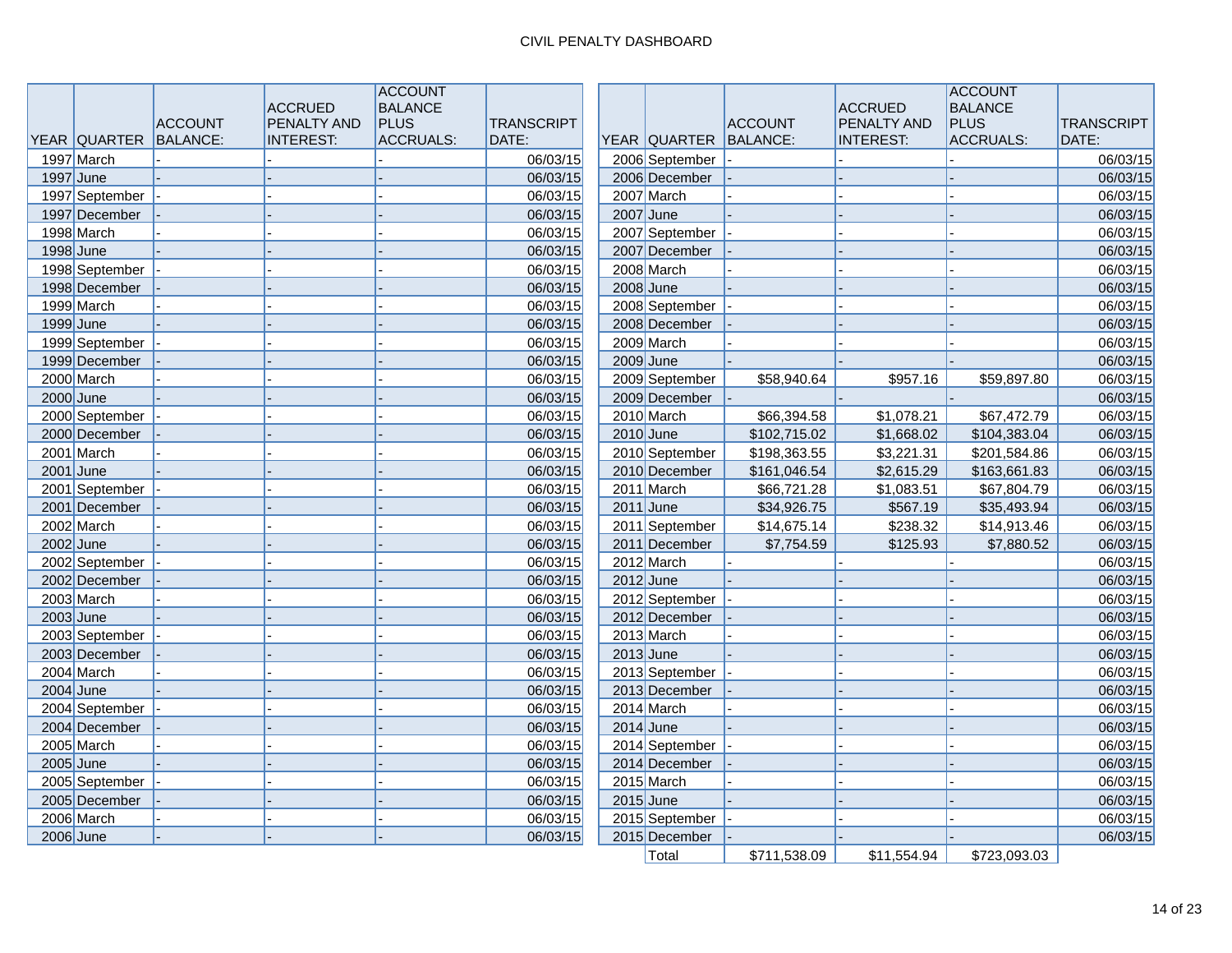| YEAR/<br><b>QUARTER</b> |             | <b>EXPLANATION OF TRANSACTION</b>                                            |                        |                       |
|-------------------------|-------------|------------------------------------------------------------------------------|------------------------|-----------------------|
|                         | <b>CODE</b> |                                                                              | <b>DATE</b>            | <b>AMOUNT</b>         |
| 2009-Sep                |             | 960 Appointed representative                                                 |                        | \$0.00                |
|                         |             | 290 Additional tax assessed                                                  | 7/13/2012<br>7/16/2012 | \$0.00                |
|                         |             | 240 Miscellaneous penalty IRC 6672 Trust Fund Recovery Penalty               | 7/16/2012              | \$54,884.40           |
|                         |             | 971 Notice issued CP 015B                                                    | 7/16/2012              | \$0.00                |
|                         |             | 971 Collection due process Notice of Intent to Levy -- issued                | 10/1/2012              | \$0.00                |
|                         |             | 971 Collection due process Notice of Intent to Levy -- return receipt signed | 10/9/2012              | \$0.00                |
|                         |             | 582 Lien placed on assets due to balance owed                                | 10/19/2012             | \$0.00                |
|                         |             | 971 Issued notice of lien filing and right to Collection Due Process hearing | 10/23/2012             | \$0.00                |
|                         |             | 961 Removed appointed representative                                         | 11/9/2012              | \$0.00                |
|                         |             | 960 Appointed representative                                                 | 12/13/2012             | \$0.00                |
|                         |             | 530 Balance due account currently not collectable                            | 6/20/2013              | \$0.00                |
|                         |             | 960 Appointed representative                                                 | 1/9/2014               | \$0.00                |
|                         |             | 960 Appointed representative                                                 | 6/27/2014              | \$0.00                |
|                         |             | 196 Interest charged for late payment                                        | 12/1/2014              | \$4,056.24            |
|                         |             | 971 Notice issued CP 071A                                                    | 12/1/2014              | \$0.00                |
| 2010-Mar                |             |                                                                              |                        |                       |
|                         |             | 960 Appointed representative                                                 | 7/13/2012              | \$0.00                |
|                         |             | 290 Additional tax assessed                                                  | 7/16/2012              | \$0.00                |
|                         |             | 240 Miscellaneous penalty IRC 6672 Trust Fund Recovery Penalty               | 7/16/2012              | \$61,825.36           |
|                         |             | 971 Notice issued CP 015B                                                    | 7/16/2012              | \$0.00                |
|                         |             | 971 Collection due process Notice of Intent to Levy -- issued                | 10/1/2012              | \$0.00                |
|                         |             | 971 Collection due process Notice of Intent to Levy -- return receipt signed | 10/9/2012              | \$0.00                |
|                         |             | 582 Lien placed on assets due to balance owed                                | 10/19/2012             | \$0.00                |
|                         |             | 971 Issued notice of lien filing and right to Collection Due Process hearing | 10/23/2012             | \$0.00                |
|                         |             | 961 Removed appointed representative                                         | 11/9/2012              | \$0.00                |
|                         |             | 960 Appointed representative                                                 | 12/13/2012             | \$0.00                |
|                         |             | 530 Balance due account currently not collectable                            | 6/20/2013              | \$0.00                |
|                         |             | 960 Appointed representative                                                 | 6/27/2014              | \$0.00                |
|                         |             | 196 Interest charged for late payment                                        | 12/1/2014              | \$4,569.22            |
|                         |             | 971 Notice issued CP 071A                                                    | 12/1/2014              | \$0.00                |
| 2010-Jun                |             |                                                                              |                        |                       |
|                         |             | 960 Appointed representative                                                 | 7/13/2012              | \$0.00                |
|                         |             | 290 Additional tax assessed                                                  | 7/16/2012              | \$0.00                |
|                         |             | 240 Miscellaneous penalty IRC 6672 Trust Fund Recovery Penalty               | 7/16/2012              | \$95,646.26           |
|                         |             | 971 Notice issued CP 015B                                                    | 7/16/2012              | \$0.00                |
|                         |             | 971 Collection due process Notice of Intent to Levy -- issued                | 10/1/2012              | \$0.00                |
|                         |             | 971 Collection due process Notice of Intent to Levy -- return receipt signed | 10/9/2012              | \$0.00                |
|                         |             | 582 Lien placed on assets due to balance owed                                | 10/19/2012             | \$0.00                |
|                         |             | 971 Issued notice of lien filing and right to Collection Due Process hearing | 10/23/2012             | \$0.00                |
|                         |             | 961 Removed appointed representative<br>960 Appointed representative         | 11/9/2012              | \$0.00                |
|                         |             |                                                                              | 12/13/2012             | \$0.00                |
|                         |             | 530 Balance due account currently not collectable                            | 6/20/2013              | \$0.00                |
|                         |             | 196 Interest charged for late payment<br>971 Notice issued CP 071A           | 12/1/2014              | \$7,068.76            |
|                         |             |                                                                              | 12/1/2014              | \$0.00                |
| 2010-Sep                |             | 290 Additional tax assessed                                                  |                        |                       |
|                         |             | 240 Miscellaneous penalty IRC 6672 Trust Fund Recovery Penalty               | 5/7/2012<br>5/7/2012   | \$0.00<br>\$20,909.33 |
|                         |             | 971 Notice issued CP 015B                                                    | 5/7/2012               | \$0.00                |
|                         |             | 960 Appointed representative                                                 | 5/21/2012              | \$0.00                |
|                         |             | 290 Additional tax assessed                                                  | 7/16/2012              | \$0.00                |
|                         |             | 196 Interest charged for late payment                                        | 7/16/2012              | \$120.31              |
|                         |             | 240 Miscellaneous penalty IRC 6672 Trust Fund Recovery Penalty               | 7/16/2012              | \$163,682.69          |
|                         |             | 971 Notice issued CP 015B                                                    | 7/16/2012              | \$0.00                |
|                         |             | 971 Collection due process Notice of Intent to Levy -- issued                | 10/1/2012              | \$0.00                |
|                         |             |                                                                              |                        |                       |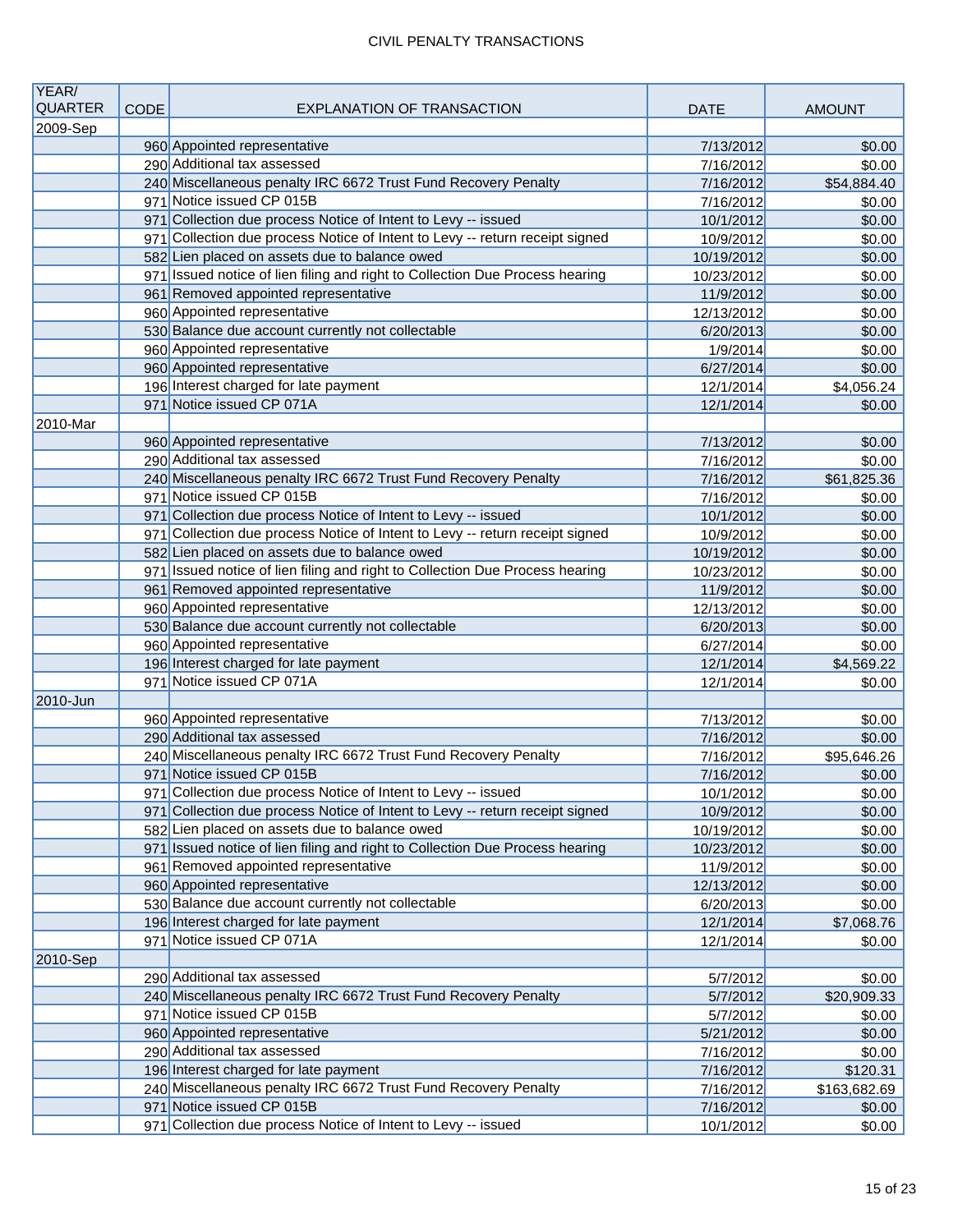| YEAR/          |      |                                                                                                                                               |             |               |
|----------------|------|-----------------------------------------------------------------------------------------------------------------------------------------------|-------------|---------------|
| <b>QUARTER</b> | CODE | <b>EXPLANATION OF TRANSACTION</b>                                                                                                             | <b>DATE</b> | <b>AMOUNT</b> |
|                |      | 971 Collection due process Notice of Intent to Levy -- return receipt signed                                                                  | 10/9/2012   | \$0.00        |
|                |      | 582 Lien placed on assets due to balance owed                                                                                                 | 10/19/2012  | \$0.00        |
|                |      | 971 Issued notice of lien filing and right to Collection Due Process hearing                                                                  | 10/23/2012  | \$0.00        |
|                |      | 960 Appointed representative<br>960 Appointed representative                                                                                  | 11/9/2012   | \$0.00        |
|                |      | 530 Balance due account currently not collectable                                                                                             | 1/21/2013   | \$0.00        |
|                |      | Miscellaneous penalty adjustment IRC 6672 Adjustment to Trust Fund                                                                            | 6/20/2013   | \$0.00        |
|                |      | Recovery Penalty Balance Due by a Related Taxpayer Payment or                                                                                 |             |               |
|                |      | 241 Reversal of Payment                                                                                                                       | 7/10/2013   | (\$100.00)    |
|                |      | Miscellaneous penalty IRC 6672 Adjustment to Trust Fund Recovery                                                                              |             |               |
|                |      | Penalty Balance Due by a Related Taxpayer Payment or Reversal of                                                                              |             |               |
|                |      | 240 Payment                                                                                                                                   | 7/10/2013   | \$100.00      |
|                |      | 960 Appointed representative                                                                                                                  | 1/9/2014    | \$0.00        |
|                |      | 196 Interest charged for late payment                                                                                                         | 12/1/2014   | \$13,651.22   |
|                |      | 971 Notice issued CP 071A                                                                                                                     | 12/1/2014   | \$0.00        |
|                |      | 960 Appointed representative                                                                                                                  | 1/26/2015   | \$0.00        |
| 2010-Dec       |      |                                                                                                                                               |             |               |
|                |      | 290 Additional tax assessed                                                                                                                   | 5/7/2012    | \$0.00        |
|                |      | 240 Miscellaneous penalty IRC 6672 Trust Fund Recovery Penalty                                                                                | 5/7/2012    | \$20,872.52   |
|                |      | 971 Notice issued CP 015B                                                                                                                     | 5/7/2012    | \$0.00        |
|                |      | 960 Appointed representative                                                                                                                  | 5/21/2012   | \$0.00        |
|                |      | 960 Appointed representative                                                                                                                  | 7/13/2012   | \$0.00        |
|                |      | 290 Additional tax assessed                                                                                                                   | 7/16/2012   | \$0.00        |
|                |      | 196 Interest charged for late payment                                                                                                         | 7/16/2012   | \$120.10      |
|                |      | 240 Miscellaneous penalty IRC 6672 Trust Fund Recovery Penalty                                                                                | 7/16/2012   | \$128,970.82  |
|                |      | 971 Notice issued CP 015B                                                                                                                     | 7/16/2012   | \$0.00        |
|                |      | 971 Collection due process Notice of Intent to Levy -- issued                                                                                 | 10/1/2012   | \$0.00        |
|                |      | 971 Collection due process Notice of Intent to Levy -- return receipt signed                                                                  | 10/9/2012   | \$0.00        |
|                |      | 582 Lien placed on assets due to balance owed                                                                                                 | 10/19/2012  | \$0.00        |
|                |      | 971 Issued notice of lien filing and right to Collection Due Process hearing                                                                  | 10/23/2012  | \$0.00        |
|                |      | 960 Appointed representative                                                                                                                  | 11/9/2012   | \$0.00        |
|                |      | 960 Appointed representative                                                                                                                  | 12/13/2012  | \$0.00        |
|                |      | 530 Balance due account currently not collectable                                                                                             | 6/20/2013   | \$0.00        |
|                |      | Miscellaneous penalty adjustment IRC 6672 Trust Fund Recovery Penalty<br>241 Balance Due to Payment by Related Business Entity                | 7/10/2013   | (\$100.00)    |
|                |      | Miscellaneous penalty IRC 6672 Trust Fund Recovery Penalty Balance                                                                            |             |               |
|                |      | 240 Due to Payment by Related Business Entity                                                                                                 | 7/10/2013   | \$100.00      |
|                |      | 960 Appointed representative                                                                                                                  | 1/9/2014    | \$0.00        |
|                |      | 196 Interest charged for late payment                                                                                                         | 12/1/2014   | \$11,083.10   |
|                |      | 971 Notice issued CP 071A                                                                                                                     | 12/1/2014   | \$0.00        |
|                |      | 960 Appointed representative                                                                                                                  | 1/26/2015   | \$0.00        |
| 2011-Mar       |      |                                                                                                                                               |             |               |
|                |      | 290 Additional tax assessed                                                                                                                   | 5/7/2012    | \$0.00        |
|                |      | 240 Miscellaneous penalty IRC 6672 Trust Fund Recovery Penalty<br>971 Notice issued CP 015B                                                   | 5/7/2012    | \$17,139.37   |
|                |      |                                                                                                                                               | 5/7/2012    | \$0.00        |
|                |      | 960 Appointed representative<br>290 Additional tax assessed                                                                                   | 5/21/2012   | \$0.00        |
|                |      | 196 Interest charged for late payment                                                                                                         | 7/16/2012   | \$0.00        |
|                |      | 240 Miscellaneous penalty IRC 6672 Trust Fund Recovery Penalty                                                                                | 7/16/2012   | \$98.62       |
|                |      |                                                                                                                                               | 7/16/2012   | \$44,891.57   |
|                |      | 971 Notice issued CP 015B                                                                                                                     | 7/16/2012   | \$0.00        |
|                |      | 971 Collection due process Notice of Intent to Levy -- issued<br>971 Collection due process Notice of Intent to Levy -- return receipt signed | 10/1/2012   | \$0.00        |
|                |      |                                                                                                                                               | 10/9/2012   | \$0.00        |
|                |      | 582 Lien placed on assets due to balance owed                                                                                                 | 10/19/2012  | \$0.00        |
|                |      | 971 Issued notice of lien filing and right to Collection Due Process hearing<br>960 Appointed representative                                  | 10/23/2012  | \$0.00        |
|                |      | 960 Appointed representative                                                                                                                  | 11/9/2012   | \$0.00        |
|                |      |                                                                                                                                               | 12/13/2012  | \$0.00        |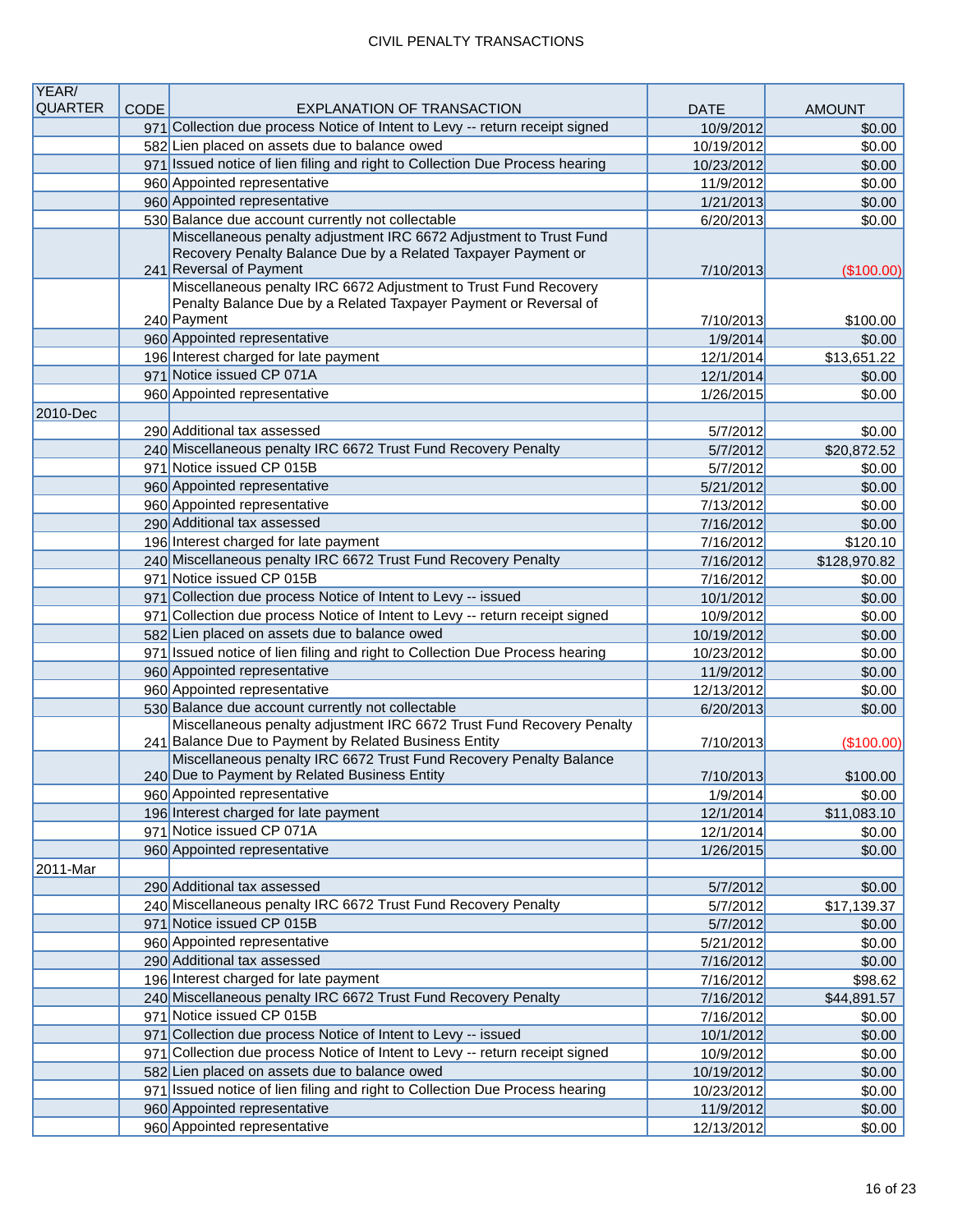| YEAR/          |             |                                                                                                                         |                        |                      |
|----------------|-------------|-------------------------------------------------------------------------------------------------------------------------|------------------------|----------------------|
| <b>QUARTER</b> | <b>CODE</b> | <b>EXPLANATION OF TRANSACTION</b>                                                                                       | <b>DATE</b>            | <b>AMOUNT</b>        |
|                |             | 530 Balance due account currently not collectable<br>Miscellaneous penalty adjustment IRC 6672 Adjustment to Trust Fund | 6/20/2013              | \$0.00               |
|                |             | Recovery Penalty Balance Due by a Related Taxpayer Payment or                                                           |                        |                      |
|                |             | 241 Reversal of Payment                                                                                                 | 7/10/2013              | (\$100.00)           |
|                |             | Miscellaneous penalty IRC 6672 Adjustment to Trust Fund Recovery                                                        |                        |                      |
|                |             | Penalty Balance Due by a Related Taxpayer Payment or Reversal of                                                        |                        |                      |
|                |             | 240 Payment                                                                                                             | 7/10/2013              | \$100.00             |
|                |             | 196 Interest charged for late payment                                                                                   | 12/1/2014              | \$4,591.72           |
|                |             | 971 Notice issued CP 071A                                                                                               | 12/1/2014              | \$0.00               |
| 2011-Jun       |             |                                                                                                                         |                        |                      |
|                |             | 960 Appointed representative<br>290 Additional tax assessed                                                             | 7/13/2012              | \$0.00               |
|                |             | 240 Miscellaneous penalty IRC 6672 Trust Fund Recovery Penalty                                                          | 7/16/2012              | \$0.00               |
|                |             | 971 Notice issued CP 015B                                                                                               | 7/16/2012              | \$13,094.64          |
|                |             | 971 Collection due process Notice of Intent to Levy -- issued                                                           | 7/16/2012<br>10/1/2012 | \$0.00<br>\$0.00     |
|                |             | 971 Collection due process Notice of Intent to Levy -- return receipt signed                                            | 10/9/2012              | \$0.00               |
|                |             | 582 Lien placed on assets due to balance owed                                                                           | 10/19/2012             | \$0.00               |
|                |             | 971 Issued notice of lien filing and right to Collection Due Process hearing                                            | 10/23/2012             | \$0.00               |
|                |             | 961 Removed appointed representative                                                                                    | 11/9/2012              | \$0.00               |
|                |             | 960 Appointed representative                                                                                            | 12/13/2012             | \$0.00               |
|                |             | 290 Additional tax assessed                                                                                             | 3/4/2013               | \$0.00               |
|                |             | 240 Miscellaneous penalty IRC 6672 Trust Fund Recovery Penalty                                                          | 3/4/2013               | \$19,800.12          |
|                |             | 971 Notice issued CP 015B                                                                                               | 3/4/2013               | \$0.00               |
|                |             | 530 Balance due account currently not collectable                                                                       | 6/20/2013              | \$0.00               |
|                |             | 960 Appointed representative                                                                                            | 1/9/2014               | \$0.00               |
|                |             | 960 Appointed representative                                                                                            | 6/27/2014              | \$0.00               |
|                |             | 196 Interest charged for late payment                                                                                   | 12/1/2014              | \$2,031.99           |
|                |             | 971 Notice issued CP 071A                                                                                               | 12/1/2014              | \$0.00               |
| 2011-Sep       |             |                                                                                                                         |                        |                      |
|                |             | 960 Appointed representative                                                                                            | 7/13/2012              | \$0.00               |
|                |             | 290 Additional tax assessed                                                                                             | 7/16/2012              | \$0.00               |
|                |             | 240 Miscellaneous penalty IRC 6672 Trust Fund Recovery Penalty                                                          | 7/16/2012              | \$9,640.50           |
|                |             | 971 Notice issued CP 015B                                                                                               | 7/16/2012              | \$0.00               |
|                |             | 971 Collection due process Notice of Intent to Levy -- issued                                                           | 10/1/2012              | \$0.00               |
|                |             | 971 Collection due process Notice of Intent to Levy -- return receipt signed                                            | 10/9/2012              | \$0.00               |
|                |             | 582 Lien placed on assets due to balance owed                                                                           | 10/19/2012             | \$0.00               |
|                |             | 971 Issued notice of lien filing and right to Collection Due Process hearing                                            | 10/23/2012             | \$0.00               |
|                |             | 961 Removed appointed representative                                                                                    | 11/9/2012              | \$0.00               |
|                |             | 960 Appointed representative                                                                                            | 12/13/2012             | \$0.00               |
|                |             | 290 Additional tax assessed                                                                                             | 3/4/2013               | \$0.00               |
|                |             | 240 Miscellaneous penalty IRC 6672 Trust Fund Recovery Penalty<br>971 Notice issued CP 015B                             | 3/4/2013<br>3/4/2013   | \$4,101.69<br>\$0.00 |
|                |             | 530 Balance due account currently not collectable                                                                       | 6/20/2013              | \$0.00               |
|                |             | 960 Appointed representative                                                                                            | 6/27/2014              | \$0.00               |
|                |             | 196 Interest charged for late payment                                                                                   | 12/1/2014              | \$932.95             |
|                |             | 971 Notice issued CP 071A                                                                                               | 12/1/2014              | \$0.00               |
| 2011-Dec       |             |                                                                                                                         |                        |                      |
|                |             | 960 Appointed representative                                                                                            | 7/13/2012              | \$0.00               |
|                |             | 290 Additional tax assessed                                                                                             | 7/16/2012              | \$0.00               |
|                |             | 240 Miscellaneous penalty IRC 6672 Trust Fund Recovery Penalty                                                          | 7/16/2012              | \$7,220.92           |
|                |             | 971 Notice issued CP 015B                                                                                               | 7/16/2012              | \$0.00               |
|                |             | 971 Collection due process Notice of Intent to Levy -- issued                                                           | 10/1/2012              | \$0.00               |
|                |             | 971 Collection due process Notice of Intent to Levy -- return receipt signed                                            | 10/9/2012              | \$0.00               |
|                |             | 582 Lien placed on assets due to balance owed                                                                           | 10/19/2012             | \$0.00               |
|                |             | 971 Issued notice of lien filing and right to Collection Due Process hearing                                            | 10/23/2012             | \$0.00               |
|                |             | 961 Removed appointed representative                                                                                    | 11/9/2012              | \$0.00               |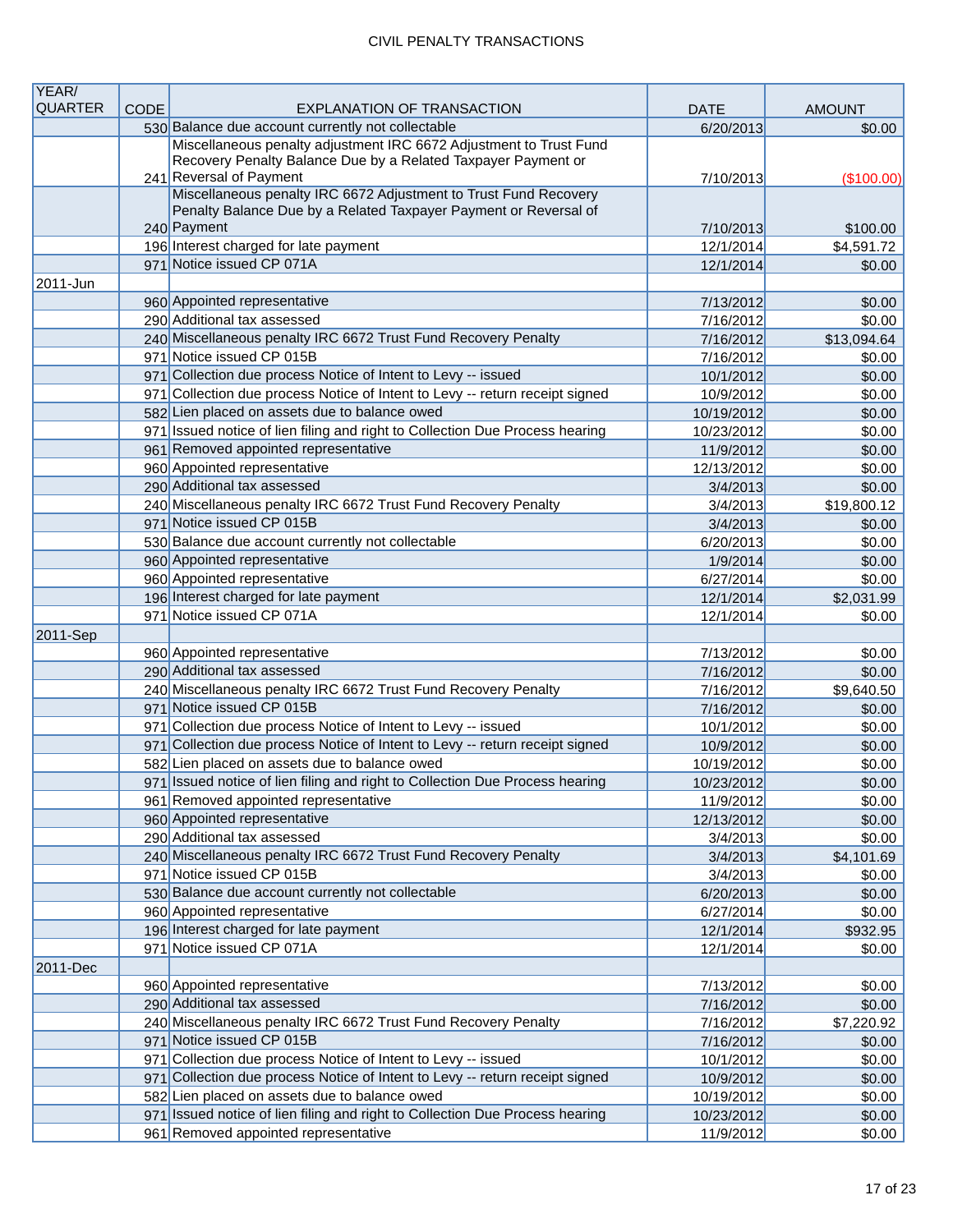| YEAR/          |        |                                                   |             |               |
|----------------|--------|---------------------------------------------------|-------------|---------------|
| <b>QUARTER</b> | CODE I | EXPLANATION OF TRANSACTION                        | <b>DATE</b> | <b>AMOUNT</b> |
|                |        | 960 Appointed representative                      | 12/13/2012  | \$0.00        |
|                |        | 530 Balance due account currently not collectable | 6/20/2013   | \$0.00        |
|                |        | 960 Appointed representative                      | 6/27/2014   | \$0.00        |
|                |        | 196 Interest charged for late payment             | 12/1/2014   | \$533.67      |
|                |        | 971 Notice issued CP 071A                         | 12/1/2014   | \$0.00        |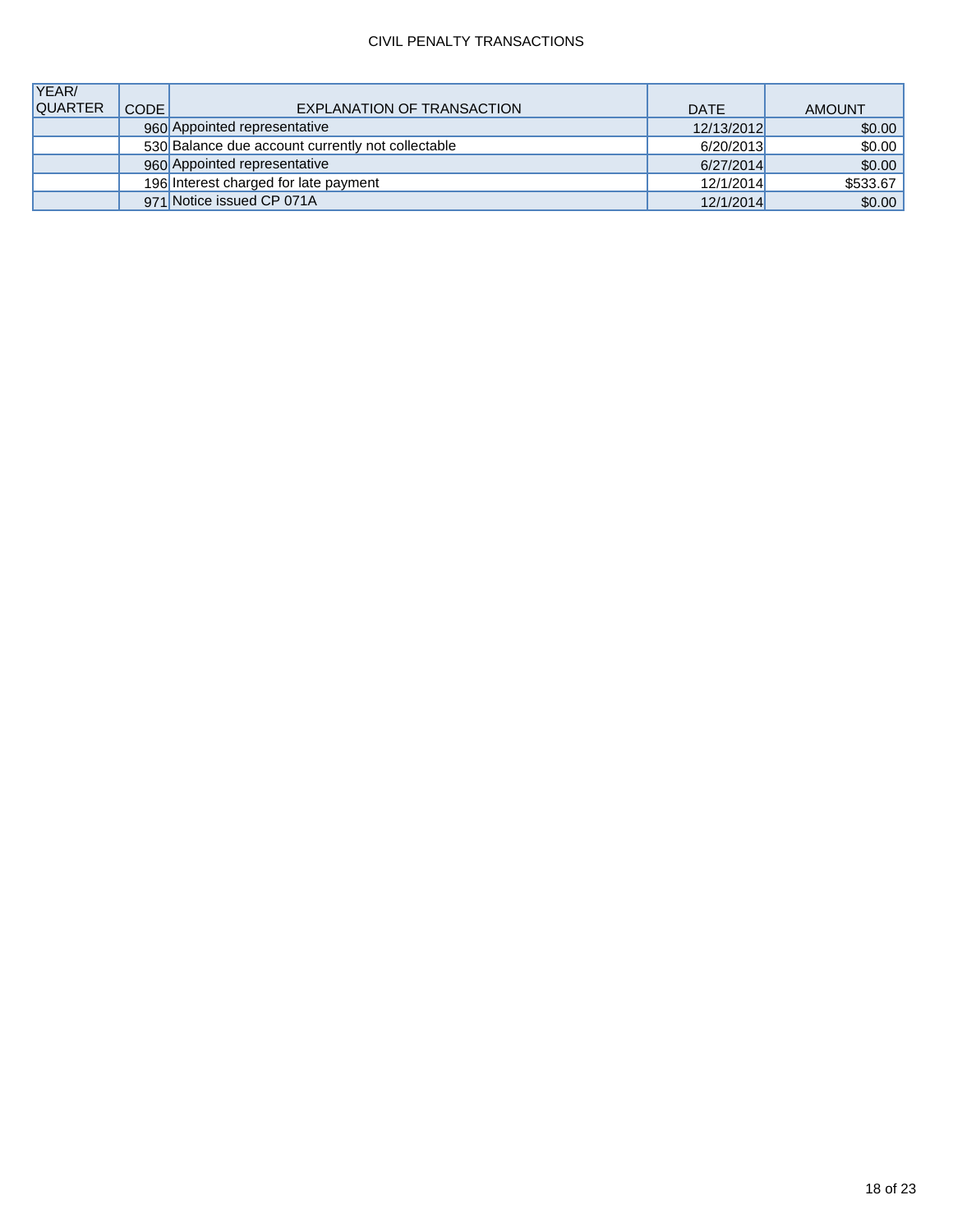| <b>TAX YEAR</b> | <b>CODE</b> | <b>EXPLANATION OF TRANSACTION</b>                        | <b>DATE</b> | <b>AMOUNT</b> |
|-----------------|-------------|----------------------------------------------------------|-------------|---------------|
| 1999            |             | 610 Payment with return                                  | 10/17/2000  | (\$4,136.00)  |
| 2000            |             | 430 Estimated tax payment                                | 12/11/2000  | (\$30,000.00) |
| 1999            |             | 670 Payment                                              | 1/17/2001   | (\$139.39)    |
| 2000            |             | 610 Payment with return                                  | 4/21/2001   | (\$36,189.00) |
| 2002            |             | 670 Payment                                              | 4/15/2003   | (\$50,000.00) |
| 2002            |             | 670 Payment                                              | 10/19/2004  | (\$1,861.59)  |
| 2004            |             | 610 Payment with return                                  | 10/21/2005  | (\$16,237.00) |
| 2004            |             | 670 Payment                                              | 2/9/2006    | (\$3,794.39)  |
| 2004            |             | 670 Payment Miscellaneous Payment                        | 4/11/2006   | ( \$4,099.22) |
| 2004            |             | 197 Reduced or removed interest charged for late payment | 5/8/2006    | (\$37.06)     |
| 2004            |             | 277 Reduced or removed penalty for late payment of tax   | 5/8/2006    | ( \$53.87)    |
| 2005            |             | 610 Payment with return                                  | 10/18/2006  | (\$25,000.00) |
| 2005            |             | 670 Payment                                              | 12/4/2006   | (\$25,000.00) |
| 2005            |             | 670 Payment                                              | 1/16/2007   | (\$10,000.00) |
| 2005            |             | 670 Payment                                              | 2/8/2007    | (\$10,000.00) |
| 2005            |             | 670 Payment                                              | 2/20/2007   | (\$20,000.00) |
| 2005            |             | 670 Payment Levy                                         | 5/21/2007   | (\$14,928.97) |
| 2005            |             | 640 Advance payment of tax owed                          | 8/9/2007    | (\$12,534.00) |
| 2006            |             | 610 Payment with return                                  | 10/18/2007  | (\$10,000.00) |
| 2006            |             | 670 Payment                                              | 12/3/2007   | (\$10,000.00) |
| 2006            |             | 670 Payment                                              | 1/8/2008    | (\$5,000.00)  |
| 2006            |             | 670 Payment                                              | 2/10/2008   | (\$5,000.00)  |
| 2006            |             | 640 Advance payment of tax owed                          | 10/6/2008   | (\$925.00)    |
| 2006            |             | 670 Payment                                              | 3/7/2009    | (\$874.48)    |
| 2006            |             | 640 Advance payment of tax owed                          | 3/9/2009    | (\$118.00)    |
| 2006            |             | 197 Reduced or removed interest charged for late payment | 7/6/2009    | (\$284.81)    |
| 2006            |             | 277 Reduced or removed penalty for late payment of tax   | 7/6/2009    | (\$144.10)    |
| 2008            |             | 670 Payment Levy                                         | 12/19/2011  | (\$274.69)    |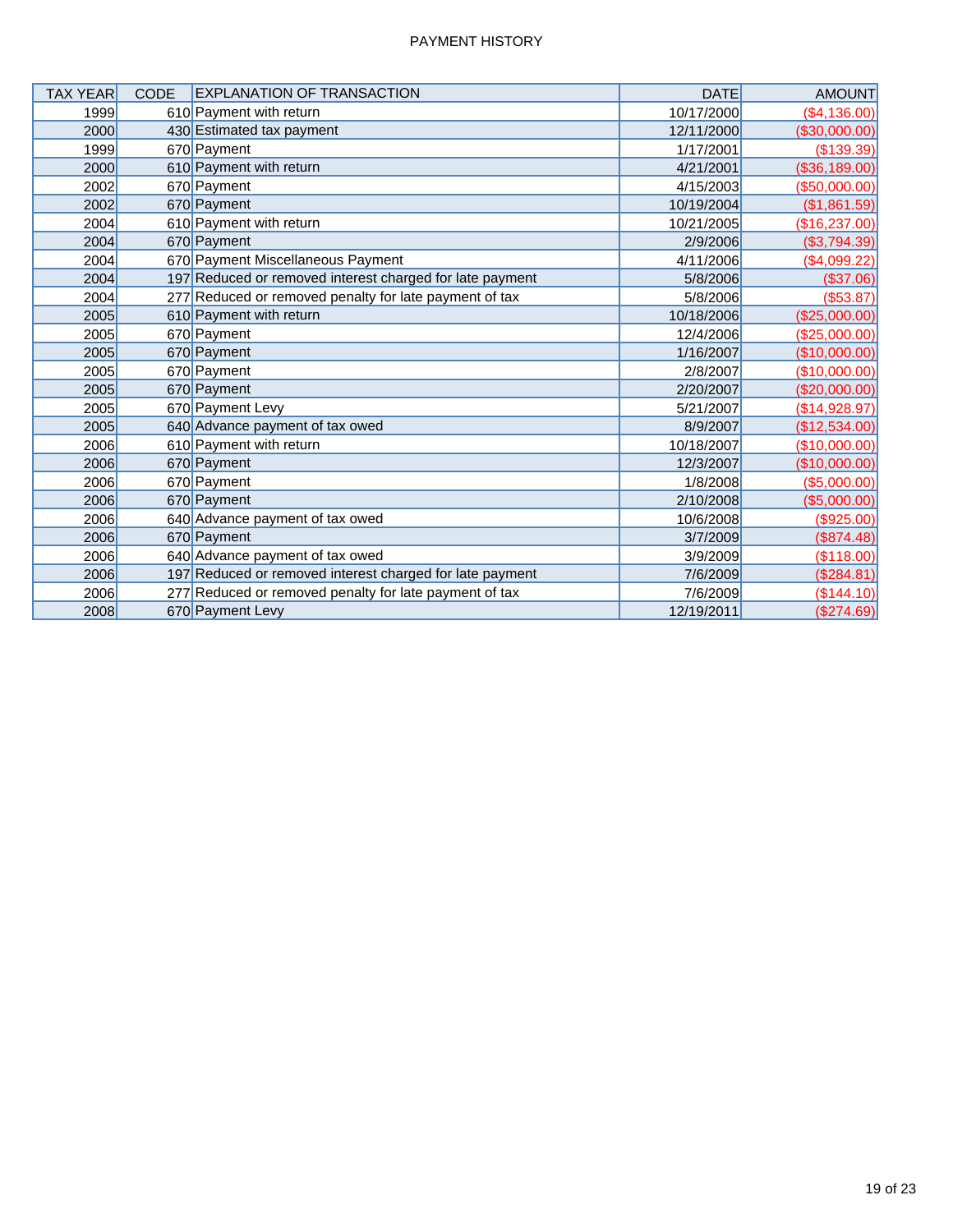#### TAX RETURN OVERVIEW

|                                          | $\mathcal{S}_O$ | \$о     | \$0 | \$о            | $\mathcal{S}_O$ | $\$$ 1 | $\$$ 1 | $S_7$ | $\$$ 1 | $\$$ 1 | \$1 |
|------------------------------------------|-----------------|---------|-----|----------------|-----------------|--------|--------|-------|--------|--------|-----|
| WAGES, SALARIES, TIPS, ETC:              |                 |         |     |                |                 |        |        |       |        |        |     |
| INCOME OTHER THAN WAGES, SALARIES, TIPS: |                 |         |     |                |                 |        |        |       |        |        |     |
| TOTAL (GROSS) INCOME:                    |                 |         |     |                |                 |        |        |       |        |        |     |
| TOTAL ADJUSTMENTS:                       |                 |         |     |                |                 |        |        |       |        |        |     |
| ADJUSTED GROSS INCOME:                   |                 |         |     |                |                 |        |        |       |        |        |     |
| <b>STANDARD DEDUCTION:</b>               |                 |         |     |                |                 |        |        |       |        |        |     |
| TOTAL ITEMIZED DEDUCTIONS:               |                 |         |     |                |                 |        |        |       |        |        |     |
| ADDITIONAL STANDARD DEDUCTION:           |                 |         |     |                |                 |        |        |       |        |        |     |
| <b>EXEMPTION AMOUNT:</b>                 |                 |         |     |                |                 |        |        |       |        |        |     |
| FORM 1040EZ DEDUCTION AND EXEMPTION:     |                 |         |     |                |                 |        |        |       |        |        |     |
| <b>TAXABLE INCOME:</b>                   |                 |         |     |                |                 |        |        |       |        |        |     |
| <b>TENTATIVE TAX:</b>                    |                 |         |     |                |                 |        |        |       |        |        |     |
| <b>TOTAL CREDITS:</b>                    |                 |         |     |                |                 |        |        |       |        |        |     |
| <b>INCOME TAX AFTER CREDITS:</b>         |                 |         |     |                |                 |        |        |       |        |        |     |
| <b>OTHER TAXES:</b>                      |                 |         |     |                |                 |        |        |       |        |        |     |
| TOTAL TAX LIABILITY:                     |                 |         |     |                |                 |        |        |       |        |        |     |
| <b>TOTAL PAYMENTS:</b>                   |                 |         |     |                |                 |        |        |       |        |        |     |
| <b>REFUND AMOUNT:</b>                    |                 |         |     |                |                 |        |        |       |        |        |     |
| AMOUNT OWED WHEN FILED:                  |                 |         |     |                |                 |        |        |       |        |        |     |
|                                          | 0011            | $-0.10$ |     | $-0010 - 0011$ |                 |        |        |       |        |        |     |

 $2011$  2012 2013 2014

| <b>TAX SUMMARY</b>                       | 2011     | 2012     | 2013     | 2014     |
|------------------------------------------|----------|----------|----------|----------|
| <b>RETURN TRANSCRIPT DATE</b>            | 6/3/2015 | 6/3/2015 | 6/3/2015 | 6/3/2015 |
| <b>TAX RETURN FILED:</b>                 | No       | No.      | No       | No       |
| <b>TYPE OF RETURN:</b>                   | 1040     | 1040     | 1040     | 1040     |
| WAGES, SALARIES, TIPS, ETC:              |          |          |          |          |
| INCOME OTHER THAN WAGES, SALARIES, TIPS: |          |          |          |          |
| TOTAL (GROSS) INCOME:                    |          |          |          |          |
| <b>TOTAL ADJUSTMENTS:</b>                |          |          |          |          |
| <b>ADJUSTED GROSS INCOME:</b>            |          |          |          |          |
| <b>STANDARD DEDUCTION:</b>               |          |          |          |          |
| TOTAL ITEMIZED DEDUCTIONS:               |          |          |          |          |
| ADDITIONAL STANDARD DEDUCTION:           |          |          |          |          |
| <b>EXEMPTION AMOUNT:</b>                 |          |          |          |          |
| FORM 1040EZ DEDUCTION AND EXEMPTION:     |          |          |          |          |
| <b>TAXABLE INCOME:</b>                   |          |          |          |          |
| <b>TENTATIVE TAX:</b>                    |          |          |          |          |
| <b>TOTAL CREDITS:</b>                    |          |          |          |          |
| <b>INCOME TAX AFTER CREDITS:</b>         |          |          |          |          |
| <b>OTHER TAXES:</b>                      |          |          |          |          |
| <b>TOTAL TAX LIABILITY:</b>              |          |          |          |          |
| <b>TOTAL PAYMENTS:</b>                   |          |          |          |          |
| <b>REFUND AMOUNT:</b>                    |          |          |          |          |
| AMOUNT OWED WHEN FILED:                  |          |          |          |          |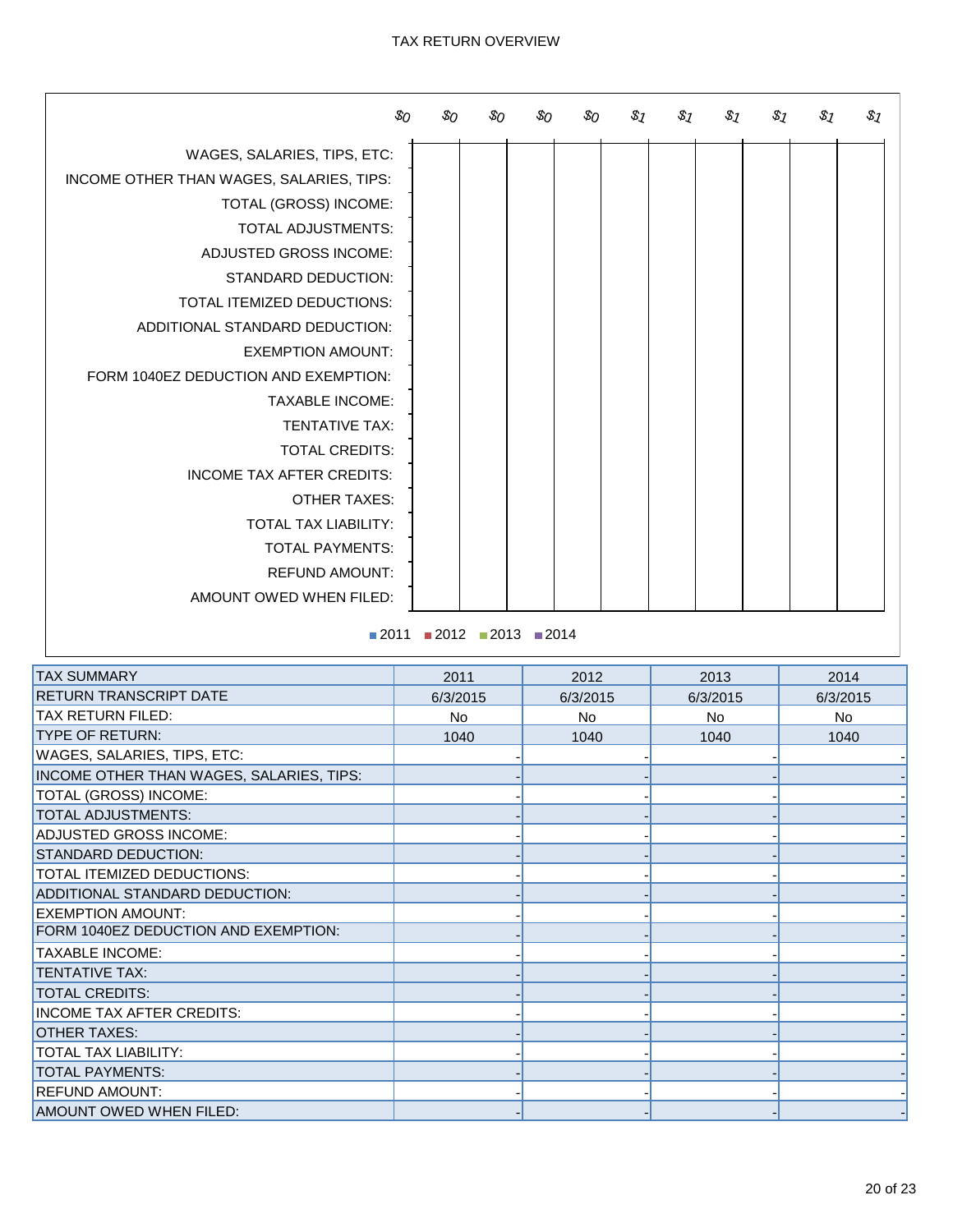## INCOME DOCUMENTS

|                  | 2005     | 2006      | 2007     | 2008     | 2009     | 2010     | 2011     | 2012     | 2013     | 2014     |
|------------------|----------|-----------|----------|----------|----------|----------|----------|----------|----------|----------|
| Transcript Date: | 6/3/2015 | 6/3/2015  | 6/3/2015 | 6/3/2015 | 6/3/2015 | 6/3/2015 | 6/3/2015 | 6/3/2015 | 6/3/2015 | 6/3/2015 |
| $W-2$            |          |           |          |          |          |          |          |          |          |          |
| 1098             |          |           |          |          |          |          |          |          |          |          |
| 1099-A           |          |           |          |          |          |          |          |          |          |          |
| 1099-INT         |          |           |          |          |          |          |          |          |          |          |
| 1099-MISC        |          |           |          |          |          |          |          |          |          |          |
| 1099-R           |          |           |          |          |          |          |          |          |          |          |
| $W-2G$           | 26       | 15        | 45       | 39       | 32       |          |          |          |          |          |
| <b>TOTAL</b>     | 38       | <b>27</b> | 54       | 49       | 41       | 13       |          |          |          |          |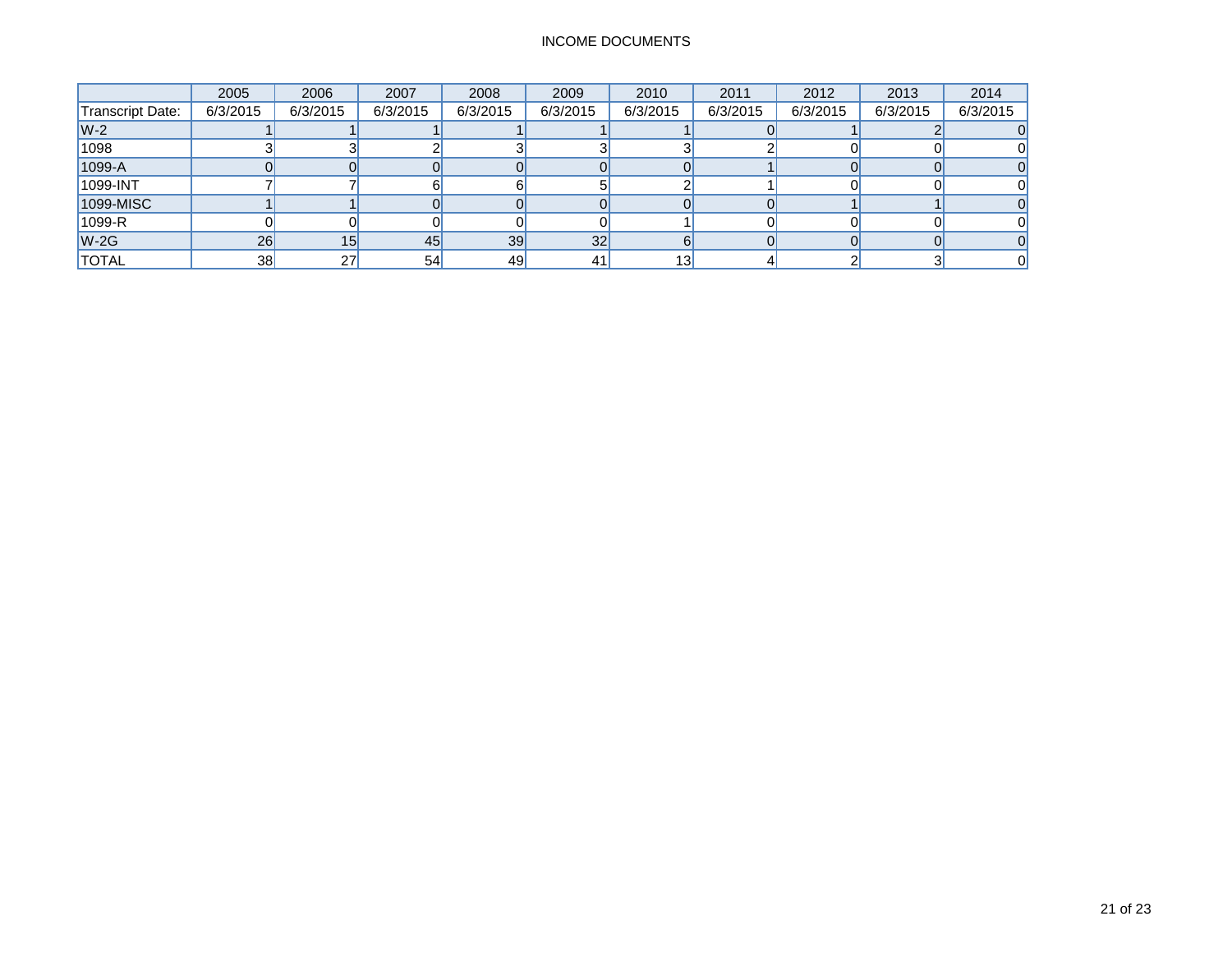|                                | 2005      | 2006      | 2007       | 2008       | 2009         | 2010       | 2011    | 2012    | 2013    |         | 2014 Totals |
|--------------------------------|-----------|-----------|------------|------------|--------------|------------|---------|---------|---------|---------|-------------|
| Federal Tax Withheld:          | \$64,368  | \$115,798 | \$114,990  | \$115,042  | \$91,660     | \$37,250   | \$0     | \$501   | \$504   | \$568   | \$540,681   |
| Wages:                         | \$238,461 | \$390,000 | \$390,000  | \$391,769  | \$314,756    | \$129,917  | \$0     | \$3,977 | \$3,984 | \$3,600 | \$1,866,464 |
| <b>Allocated Tips:</b>         | \$0       | \$0       | \$0        | \$0        | \$0          | \$0        | \$0     | \$0     | \$0     | \$0     | \$0         |
| Interest:                      | \$3,046   | \$4,898   | \$7,225    | \$6,918    | \$3,142      | \$339      | \$15    | \$0     | \$0     | \$0     | \$25,583    |
| Mortgage Interest Paid:        | \$6,380   | \$12,785  | \$13,330   | \$14,145   | \$16,654     | \$15,529   | \$4,535 | \$0     | \$0     | \$0     | \$83,358    |
| Points Paid:                   | \$1,450   | \$0       | \$0        | \$0        | \$0          | \$0        | \$0     | \$0     | \$0     | \$0     | \$1,450     |
| Prior Year Refund:             | \$0       | \$0       | \$0        | \$0        | \$0          | \$0        | \$0     | \$0     | \$0     | \$0     | \$0         |
| Savings Bonds:                 | \$0       | \$0       | \$0        | \$0        | \$0          | \$0        | \$0     | \$0     | \$0     | \$0     | \$0         |
| Dividends:                     | \$0       | \$0       | \$0        | \$0        | \$0          | \$0        | \$0     | \$0     | \$0     | \$0     | \$0         |
| <b>Pensions and Annuities:</b> | \$0       | \$0       | \$0        | \$0        | \$0          | \$0        | \$0     | \$0     | \$0     | \$0     | \$0         |
| IRA Contributions:             | \$0       | \$0       | \$0        | \$0        | \$0          | \$0        | \$0     | \$0     | \$0     | \$0     | \$0         |
| Non-employee Compensation:     | \$1,000   | \$0       | \$0        | \$0        | \$0          | \$0        | \$0     | \$5,600 | \$1,200 | \$0     | \$7,800     |
| <b>Capital Gains:</b>          | \$0       | \$0       | \$0        | \$0        | \$0          | \$0        | \$0     | \$0     | \$0     | \$0     | \$0         |
| Real Estate Sales:             | \$0       | \$0       | \$0        | \$0        | \$0          | \$0        | \$0     | \$0     | \$0     | \$0     | \$0         |
| <b>Gross Distributions:</b>    | \$0       | \$0       | \$0        | \$0        | \$0          | \$12,873   | \$0     | \$0     | \$0     | \$0     | \$12,873    |
| Taxable Amount:                | \$0       | \$0       | \$0        | \$0        | \$0          | \$2,873    | \$0     | \$0     | \$0     | \$0     | \$2,873     |
| Ordinary Dividends:            |           |           |            |            |              |            |         |         |         |         | \$0         |
| Ordinary Income K-1:           | \$34,798  | \$14,750  | (\$55,018) | (\$63,423) | (\$203, 257) | (\$114,615 | \$9,066 |         |         |         | (\$377,699) |
| Roth IRA Contribution:         |           |           |            |            |              |            |         |         |         |         | \$0         |
| Fair Market Value:             |           |           |            |            |              |            |         |         |         |         | \$0         |
| Section 179 Expense:           |           | \$21,345  |            |            |              |            |         |         |         |         | \$21,345    |
| FICA Tax Withheld:             | \$5,580   | \$5,840   | \$6,045    | \$6,324    | \$6,621      | \$6,621    |         | \$167   | \$246   | \$223   | \$37,667    |
| Medicare Withheld:             | \$3,457   | \$5,655   | \$5,655    | \$5,680    | \$4,563      | \$1,883    |         | \$57    | \$57    | \$52    | \$27,059    |
| Medicare Wages:                | \$238,461 | \$390,000 | \$390,000  | \$391,769  | \$314,756    | \$129,917  |         | \$3,977 | \$3,984 | \$3,600 | \$1,866,464 |
| Taxable FICA Wages:            | \$90,000  | \$94,200  | \$97,500   | \$102,000  | \$106,800    | \$106,800  |         | \$3,977 | \$3,984 | \$3,600 | \$608,861   |
| Stocks & Bonds:                |           |           |            |            |              |            |         |         |         |         | \$0         |
| <b>Simple Contributions:</b>   |           |           |            |            |              |            |         |         |         |         | \$0         |
| <b>Gross Winnings:</b>         | \$75,390  | \$34,898  | \$415,500  | \$924,375  | \$381,325    | \$31,350   |         |         |         |         | \$1,862,838 |
| Taxable FICA Tips:             |           |           |            |            |              |            |         |         |         |         | \$0         |
| <b>Student Loan Interest:</b>  |           |           |            |            |              |            |         |         |         |         | \$0         |
| Deferred Compensation:         |           |           |            |            |              |            |         |         |         |         | \$0         |
| Foreign Tax Paid:              |           |           |            |            |              |            |         |         |         |         | \$0         |
| <b>Qualified Dividends:</b>    |           |           |            |            |              |            |         |         |         |         | \$0         |